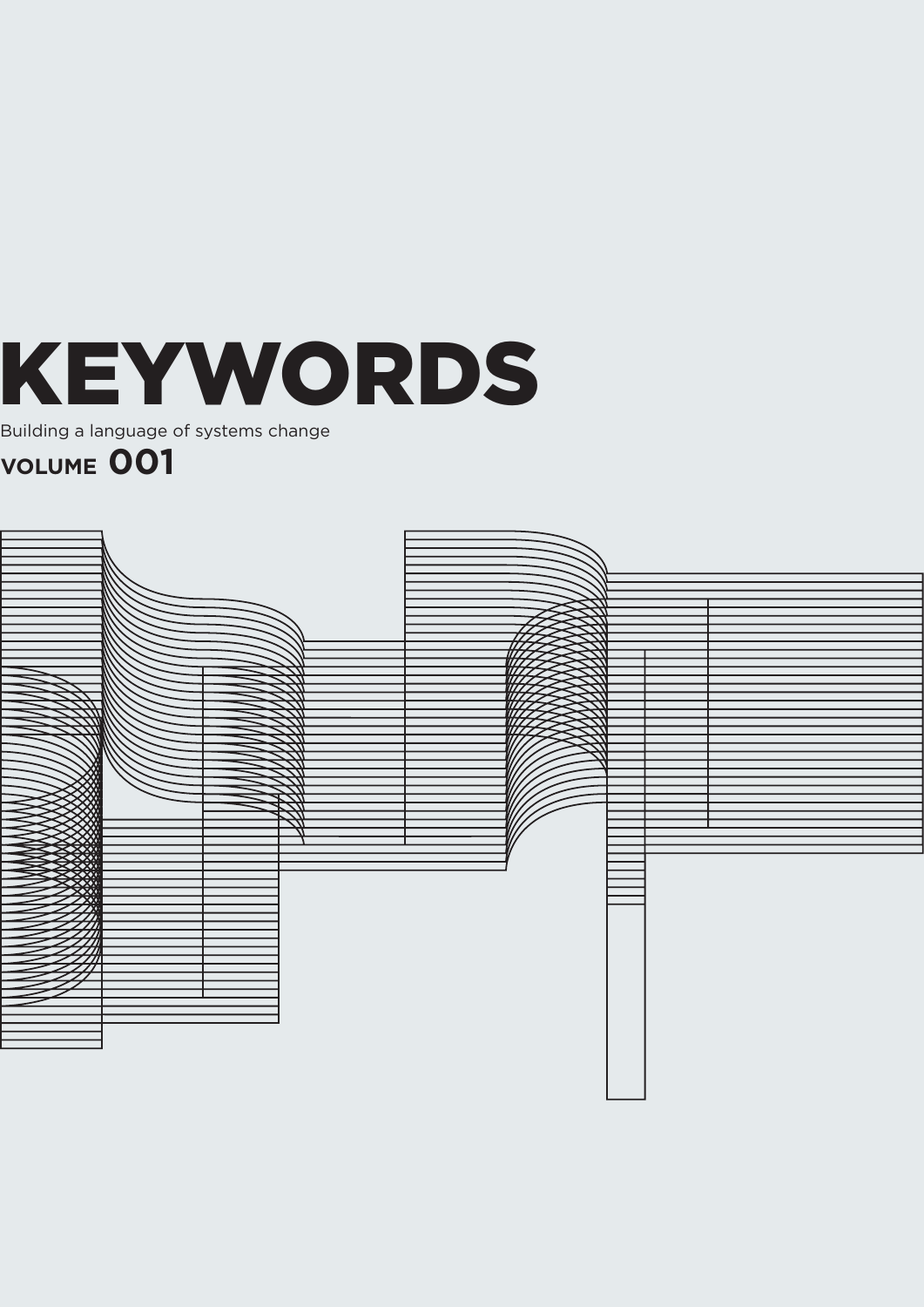### TABLE OF CONTENTS

INTRODUCTION

**CONTRIBUTORS** 

SYNTHESIS

WORDS

QUESTIONS

PROCESS

ACKNOWLEDGEMENTS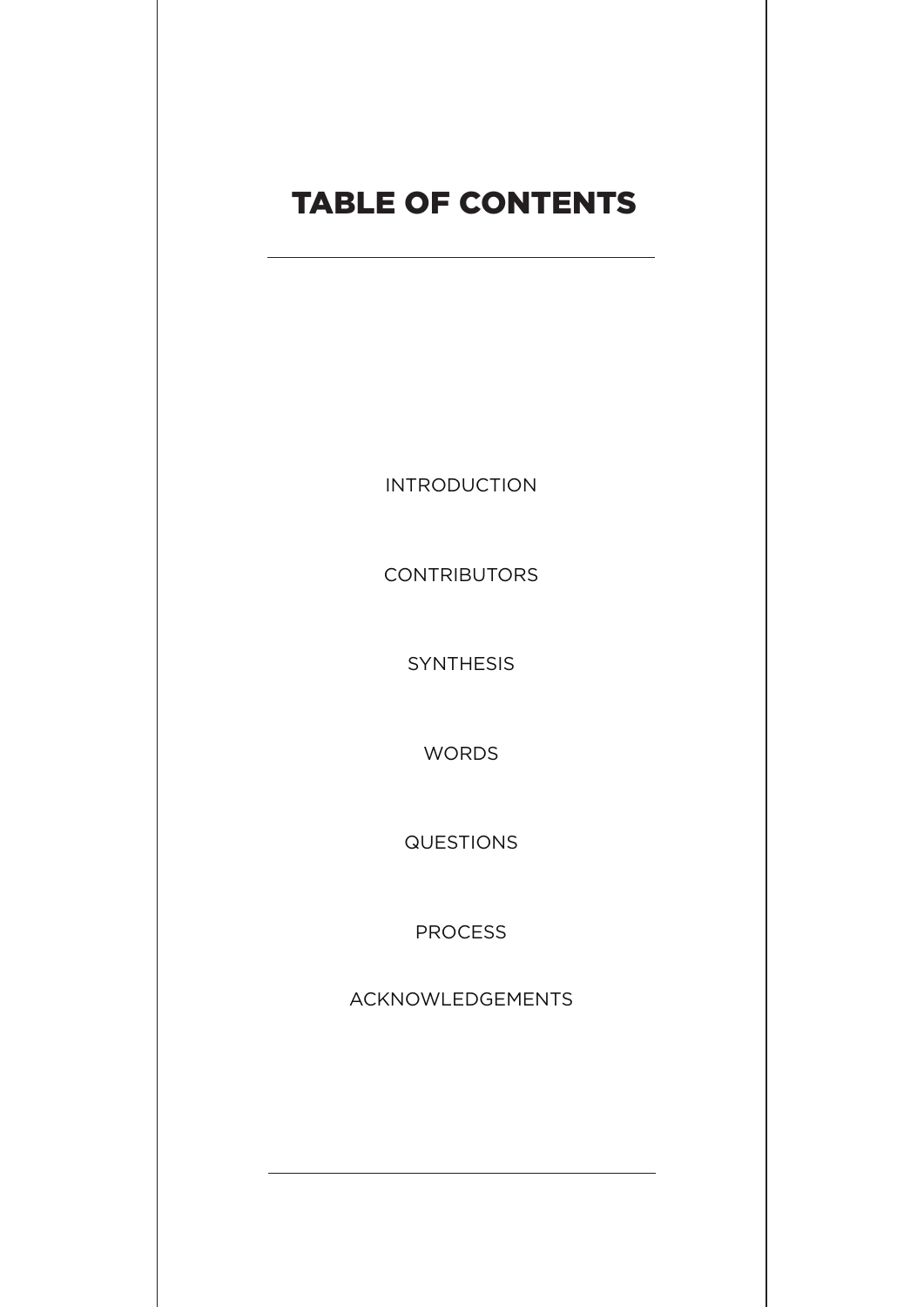### INTRODUCTION

Words matter. Words are intimately linked to the accumulation and exercise of power in complex fields of activity. For people who want to imagine and build alternatives to the large-scale systems in which we live, words play an especially critical role in making legible and transforming system dynamics.

System change as a practice is starting to coalesce, in the work and identities of 'system entrepreneurs', that is, organisations, groups and movements and/or individuals in collaboration who work to transform systems by recognising incumbent system architectures, then by incubating, building, and promoting alternatives. The keywords in this volume come from work completed at a November 2014 Workshop at the University of Oxford, with the theme 'Keywords: Building the language of system entrepreneurship'.[1]

#### **WHY KEYWORDS?**

This volume reports on first steps to bring together people from across the UK system change world to address the challenge of language in systems change. Our focus on 'Keywords' is in part a recognition of the wide range of scholarly and practical wisdom about how words and other symbol systems bring into common practice more abstract purposes. 'Keywords' today are most commonly associated with practices of search in digital data. Our usage harks back to the classic work by Raymond Williams (1976) on Keywords as signposts of deep cultural change.[2] One important speculation to come is the way these two usages of the word keyword may well be joining up in contemporary digital-social change practices.[3] Williams argued that certain words change meaning in fundamental ways in times of basic social and institutional change. He says 'I called these words Keywords in two connected senses: They are significant, binding words in certain activities and their interpretations; [and] they are significant, indicative words in certain forms of thought' (1976: 15).

#### **WHAT IS SYSTEM CHANGE?**

We moderns live in worlds complexly and consequentially organised by large-scale institutional systems.[4] These systems, on the one hand, provide for many of our everyday needs and wealth; yet, on the other hand, they restrict the well-being of others and create a host of unintended negative side effects. Our carbon-based energy system, for example, supports unprecedented mobility and heats our houses, yet it also contributes to climate instability and geopolitical risks. Our education systems realise a fundamental right to learning and knowledge, facilitating the pursuit of human potential. However, they also reinforce many societal divides and they produce workers set for a 20th century industrial economy, who often encounter frustration or failure in a contemporary knowledge society. Our healthcare systems extend lives, but they are not financially sustainable, nor do they necessarily improve well-being and quality of lives.

These massive systems seem like monoliths—powerful, integral, and enduring structures that dominate the institutional landscape. Some system entrepreneurs provide a powerful imagery: 'These massive systems seem like skyscrapers—powerful, enduring, and rigid structures that dominate the landscape. And yet these skyscrapers must somehow evolve and change to create space for the new and better system that wants to be born" (Tiesinga, H. et al., 2014).[5] Shifting these institutions doesn't just happen: Systemic change "needs to be planted in the right conditions and carefully cultivated to ensure it can take root and flourish" (Sherri Torjman, 2014).

There are a growing number of actors working inside and outside of incumbent systems to create this type of change. We call these people 'system entrepreneurs'. They can be found in a wide range of industries, markets and sectors. They address some of the most complex challenges of our time – from climate change, to depleting fish-stocks, to the misalignment of our global financial system. They architect and build new form systems, based on alternative principles and desiderata. [6] They are building new markets that connect social entrepreneurs to capital, fixing inefficient markets in the developing world, and creating the infrastructure for inclusive markets in many sectors. They map the possible solutions in each sector and fund the most promising; they are helping to evolve the most entrenched and broken systems from healthcare to food, from finance to political participation.

Systems entrepreneurship is an emerging practice that lacks a shared vocabulary. Systems entrepreneurs work in ways that don't fit into existing categories of social institutional change in their efforts to transform market systems. Even more importantly, the 'market' for systems entrepreneurship is itself nascent, neither well-structured, nor well understood. For the success of these endeavours, it is important to name this world of work activity, to build language around it and to develop an understanding of the emerging methods and practices related to it, so that it becomes credible and better funded.

'System' itself is a complex word with rich history and usages. In recent decades, one broad meaning with wide usage underscores the fact of interdependencies, with attention to features of the system. This has generated

<sup>[1]</sup> See later section 'How we crafted the Keywords' for a detailed review of the Workshop process, purposes, logistics, and learnings.

<sup>[2]</sup> Williams, R. (1976), Keywords: A Vocabulary of Culture and Society, Croon Helm. See also revisions and related updates, Oxford University Press 1983; and Bennett, T., L. Grossberg, and M. Morris, eds. (2005), New Keywords: A Revised Vocabulary of Culture and Society, Blackwell. For a rich, contemporary overview, see the Keywords Project, a

joint project by University of Pittsburg and Jesus College, Cambridge: http://keywords.pitt.edu/williams\_keywords.html<br>[3] We thank Andrew Bredenkamp and colleagues at Dublin's CNGL industry-university research consortium

<sup>[4]</sup> This paragraph adapted from the original text in Tiesinga, H. et al, (2014).

<sup>[5]</sup> Tiesinga, H., et al. (2014) Labcraft: How Social Labs Cultivate Change through Innovation & Collaboration. Labcraft Publishing.

<sup>[6]</sup> The work by Social Innovation Generation in Toronto points to how such system builders display characteristics of keystone individuals – see Hwang, V. and Horowitt, G.

<sup>(2012).</sup> The Rainforest: The Secret to Building the Next Silicon Valley. They are: They are: integrative -- "comfortable reaching across boundaries to bring people together"; in-<br>fluential --"have the ability to convince pe

things happen, not just create a lot of heat and noise." See also, M.J. Ventresca (2011) on 'System builders': https://www.youtube.com/watch?v=l9T3diyqRPg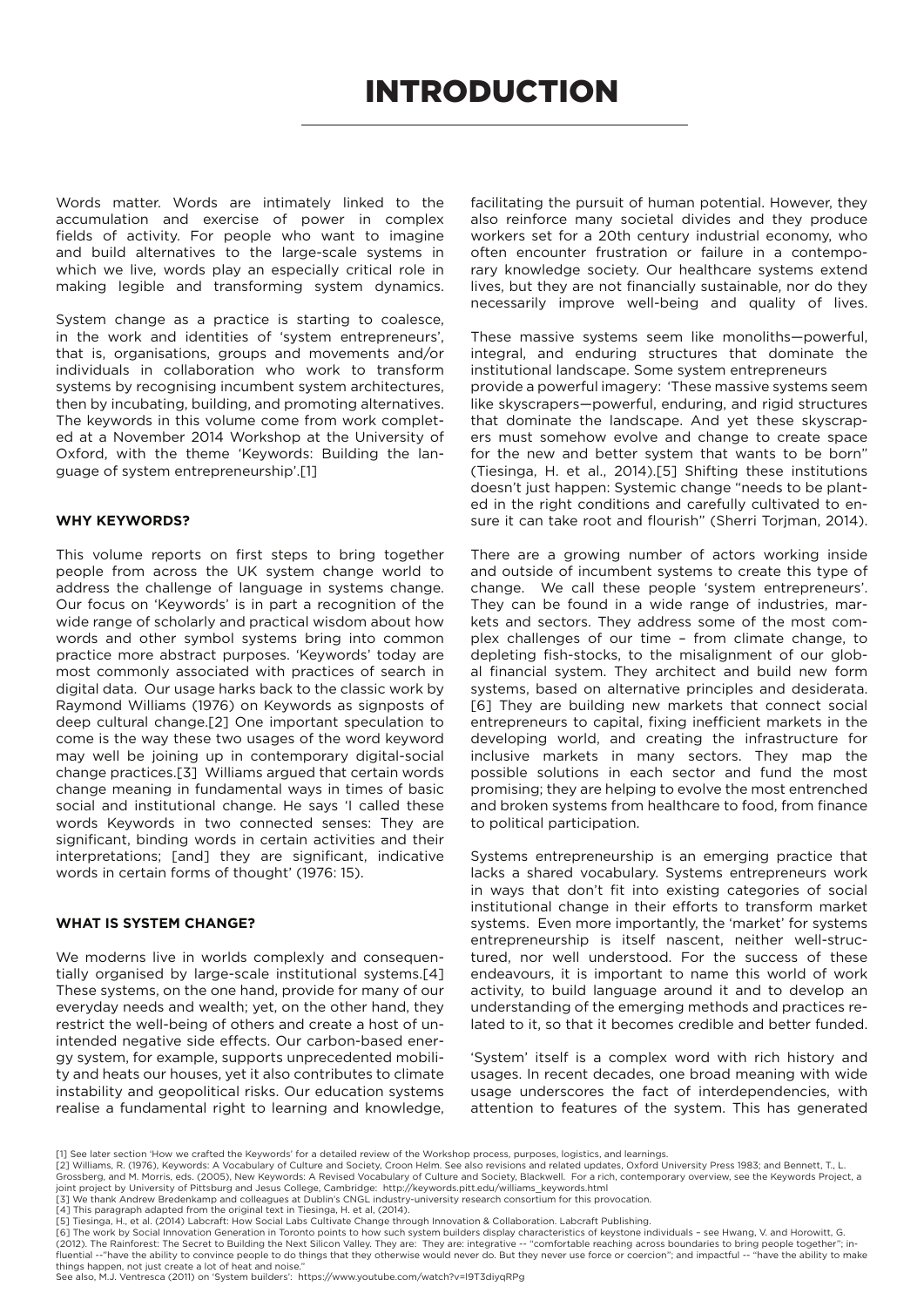work on complexity and also on 'systems thinking', e.g., seeing the forest as well as the trees. For our purposes, system change involves four steps: Recognition of current institutional dynamics, including identification of institutional arrangements, rules of the game, and supporting practices; recognising critical elements in that system with tools for legibility; making available, promoting and incubating alternatives to the existing system (e.g., either a cascade of incremental innovations from the periphery or a transformative innovation in a system critical component); implementing on these alternatives, and re-stitching the 'system' elements into a new working arrangement, which often requires substantial collateral and complementary infrastructure.

The intent of this volume is to continue a conversation occurring informally across existing systems change 'worlds' and amongst practitioners, policymakers and researchers: What are the words these system builders use and what meanings do they carry? How best to recognise these words as a specialist vocabulary, to what purposes and to what impacts? Our ambition is to explore and share a set of Keywords, this to better articulate the purpose, process and impact of system entrepreneurship work and in doing so, take it to a wider audience.

#### **THE KEYWORDS WORKSHOP**

We have identified language as a particular challenge to systems entrepreneurs and a key leverage point for change for a number of reasons;

**Systems entrepreneurs have to find the words to express what they do in a world where there are few examples.**  The shared language to describe the intention, strategies and organisational models of systems entrepreneurs is incomplete, partial, and distributed among diverse communities.

It doesn't have to be this way. We can observe how effective language is at spreading change strategy if we look at other examples. We have come to a definition of social enterprise for instance, as a business with a social benefit at its heart. In CSR we understand that we're talking about how businesses take account of their positive and negative impact on people, planet and profit.

These movements have emerged themselves over the last ten years. They have spread most effectively once the practitioners, commentators and academics around them have been able to describe, in simple terms, why they believe in an alternative methodology, what it is, and what the impact of their work might be. This allows a much wider audience to participate and enables the mainstream press to champion the practice, thus contributing to widespread awareness and practices.

Systems change strategies are emergent and often require iteration. Systems entrepreneurs are trying to catalyse emergent innovations in a particular domain, through diverse strategies and interventions.

They tend to act, reflect, adapt their strategy and act again. This makes it particularly difficult for systems entrepreneurs to articulate their strategy and the outcomes of their work. Their strategies are often multipronged in their nature and finding an elevator pitch that characterises their organisation and demystifies its work is a huge challenge.

As Eugenie Teasley of Spark and Mettle says: *"I needed to be able to articulate what I was trying to do, even though it wasn't clear and kept changing. I still haven't nailed down my pitchy one liner."* [7]

**The prospect of systems change can make people very uncomfortable. A strong narrative can help put things in perspective. It can build our collective understanding 'where we have been' and 'where we are going'.**  We inherit systems that most people do not question. Systems like democracy and capitalism, health care, education, government services, and industries like food and finance, have pre-existed many of our individual lives and have been passed on through generations.

Julian Corner, of Lankelly Chase has his own strategy:

*"(O)ne of the interesting things about systems change is history, and understanding the historical route of where our systems have come from. It can be quite revelatory in terms of freeing you up to think it doesn't have to be like this, that at some point along the route a decision was made that we have inherited, that have then ossified over time and just become the way we do things."*[8]

Systems change work calls these features of our landscape into question, reframing the way we think about them. This requires strong storytelling skills and an ability to break these 'comforting' systems down into parts that can be changed. As Lisa Harker of The National Society for the Prevention of Cruelty to Children (NSPCC) notes, *"The way we communicate about social issues can open up or shut down people automatically."*[9] We know that many of the systems entrepreneurs in our network have already developed powerful strategies around such narratives and we would like to surface and share these.

For example social innovation specialist, Jennie Winhall says *"I think there's something in there about how you describe the* 

[7] Teasley and others quoted here made remarks available by video on systemschangers.com, a digital platform created by The Point People. This platform highlights the practice of a group of systems changers in the UK through a series of video interviews. The themes of narrative and language reoccurred in many of the interviews. This work helped inform the Keywords Workshop. [8] Corner, on systemschangers.com

[9] Harker, on systemchangers.com.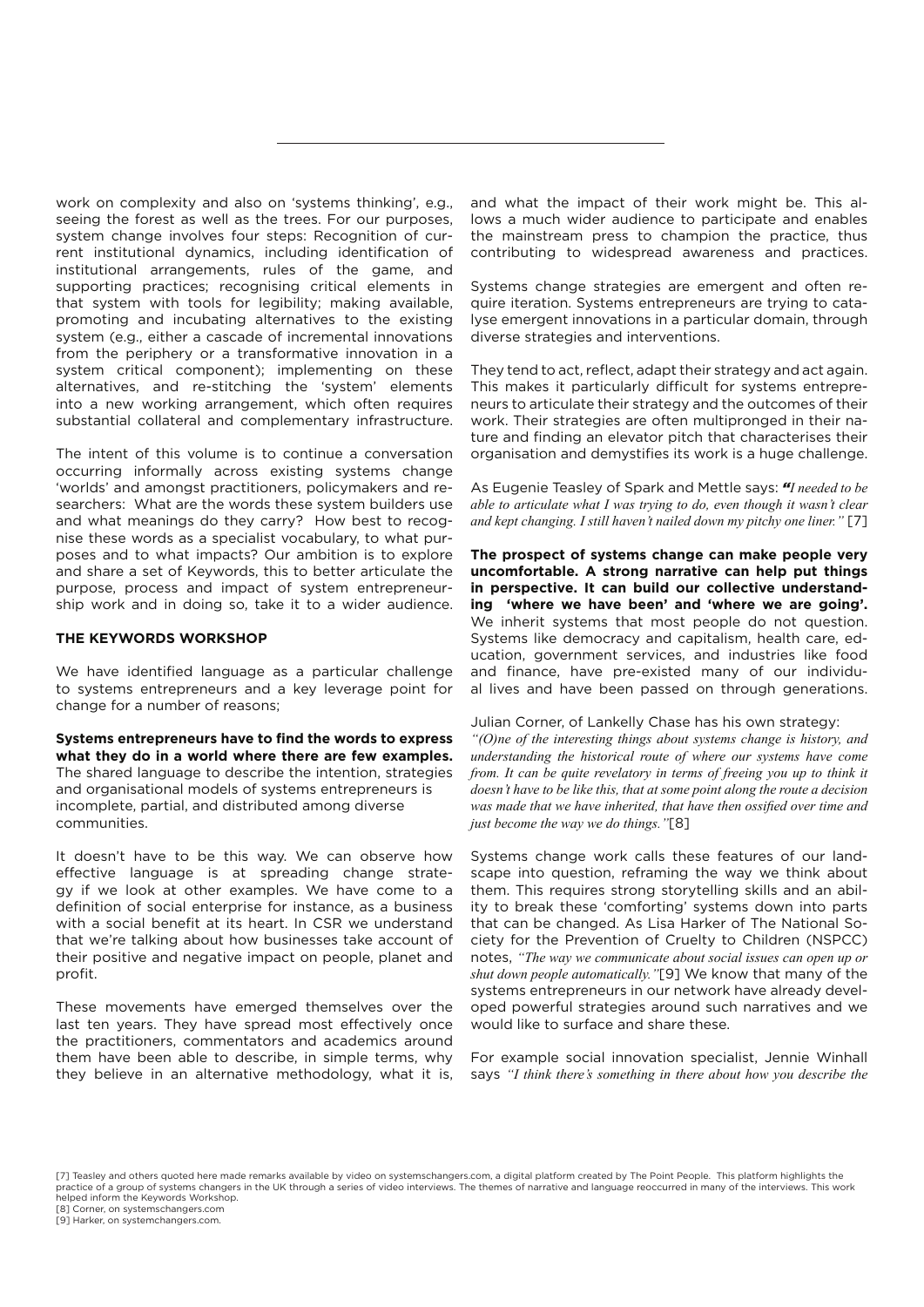*problem in the first place. If you simple describe the problem as it's seen through the eyes of the existing system constraints, it looks quite narrow and locked down, whereas if you find a way to turn it on its head or rethink what the ultimate goal is then new opportunities arise that weren't there before and that can have their own momentum.*"[10]

Narrative helps us become aware that the systems we live in are socially constructed and can help people become aware of their relationships to the wider system, growing systems consciousness.

#### **HOW WE USE KEYWORDS**

Williams provided brief etymologies of over 100 Keywords of post WW2 British culture and society, along with paragraphs for each to document its 'new' and shifting meaning. For Williams, Keywords 'is not a series of footnotes to dictionary histories or definitions. It is, rather, the record of an inquiry into a vocabulary: A shared body of words and meanings of the practices and institutions which we group as culture and society' (1976: 15). His argument underscored that such keywords carry the new meanings but also provide evidence of those shifts.

Williams provides diverse words that resonate today for the work of system builders, in vivid, if changing ways from his early analysis. These include 'community,' 'conventional,' 'institution,' 'pragmatic,' and 'technology' (all from Williams 1976). We emphasise this quality of Keywords: They are words the capture and effect worlds in transition. In the Keywords in this volume, we provide brief etymological discussion, followed by rich context and quotes from the Workshop participants. In many cases, these words are shifting in purpose and usage for system builders from their now conventional meanings.

With the Keywords in this volume, we build on this dual quality of words that imagine alternatives and also document them, to engage the project of building a vocabulary for systems entrepreneurs. Words organise available social reality, providing 'categories' of what exists, what is good, and what is possible (Therborn 1980/1999).[11] Words both reinforce current practices and arrangements, and also authorise innovative ones. Jargon carries specialty expertise, in succinct form, in ways that may be exclusive but are also efficient. Vernacular 'localises' meaning to particular communities. And, shared language is a key building block for communities of practice that launch effective interventions and that mobilise successfully towards change and innovation.

Words also describe and also conjure worlds (Nelson Goodman 1978[12]; Rich 2008[13]); words carry with them freighted meanings that mean other and more than intended. A wide range of voices that call for change and transformation have focused on the problems of legacy language: Orwell, in his well-known work on bureaucratic-political language, pointed to how words and their meanings come to be intertwined with purposeful distraction and how this exhausts the language. [14] Audre Lorde's trenchant observation that 'the master's tools will never dismantle the master's house' signals the ways that words as tools require renovation or re-invention to be fit for purpose. The import of words also suggests silences, whether intentional and motivated or inadvertent and serendipitous, where words are absent or do not suffice.

That said, initiatives to transform incumbent systems routinely spill across incumbent knowledge and existing words. These starting points for change may well source in silences, in the absence of available or recognised words. Practices may come first, with words to follow. This kind of transformative action may well need to invent, repurpose, capture and/or conventionalise available words. In Williams' original ideas on Keywords, he recognised that the words both focused action and also themselves carried and effected action. As the old feminist adage goes, 'who gets to name the world, controls it'. Slogans like Occupy Wall Street's 'the 99%' exemplify how powerful words can be at galvanising and mobilising a group of people who want the same thing.

Please enjoy the Keywords we have assembled here. We welcome your contributions, both by using them, adding to them, and rethinking them. Welcome to contact Marc Ventresca (marc.ventresca@sbs.ox.ac.uk) or Rachel Sinha (rachelmsinha@gmail.com)

THE CONVENORS Marc Ventresca and Rachel Sinha November 2014

<sup>[10]</sup> Winhall, on systemchangers.com

<sup>[11]</sup> Therborn, Goran (1980), The Ideology of Power and the Power of Ideology (reprinted 1999 as Verso Classic).

<sup>[12]</sup> Goodman, N. 1978. Ways of Worldmaking. Hackett Publishing Company. Indianapolis & Cambridge. 'Worlds are made out of symbols [including words] through these<br>processes: Composition and decomposition; weighting; orde html

<sup>[13]</sup> Rich, A. 2008 'Cartographies of silence', https://poetrying.wordpress.com/2008/12/15/cartographies-of-silence-adrienne-rich/

<sup>[14]</sup> Orwell, G. 1946. 'Politics and the English language', in Horizon; see also the blog 'Politics and Language' for a useful reading of the original essay:<br>https://politicsandlanguage.wordpress.com/2012/06/23/main-points-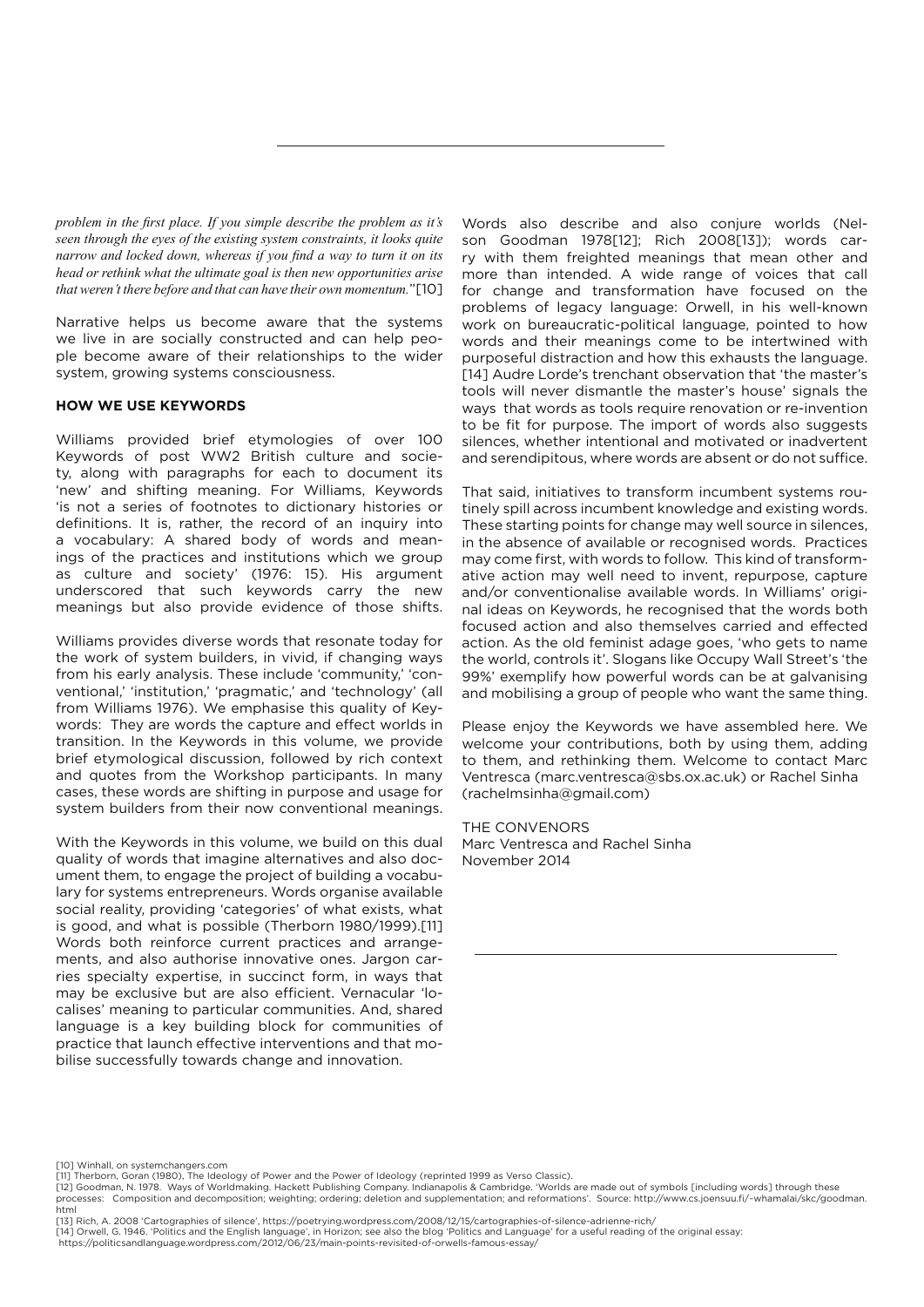### THE CONTRIBUTORS

### THESE KEYWORDS WERE SELECTED, DEBATED AND REFINED AT THE OXFORD WORKSHOP BY:

Tessy Britton, Cheryl Dahle, Alice Evans, Noa Gafni, Natasha Garcha, Diane Gilpin, Louisa Hooper, Viviana Jiménez, Mary Johnstone-Louis, Graham Leicester, Melissa Marsh, Jen Morgan, Rob Poynton, Paolo Quattrone, Anna Ritz, Cassie Robinson, Ella Saltmarshe, Yashveer Singh, Rachel Sinha, Richard Spencer, Jennie Winhall, Marc Ventresca, Shashank Verma, Archana Devar Verma.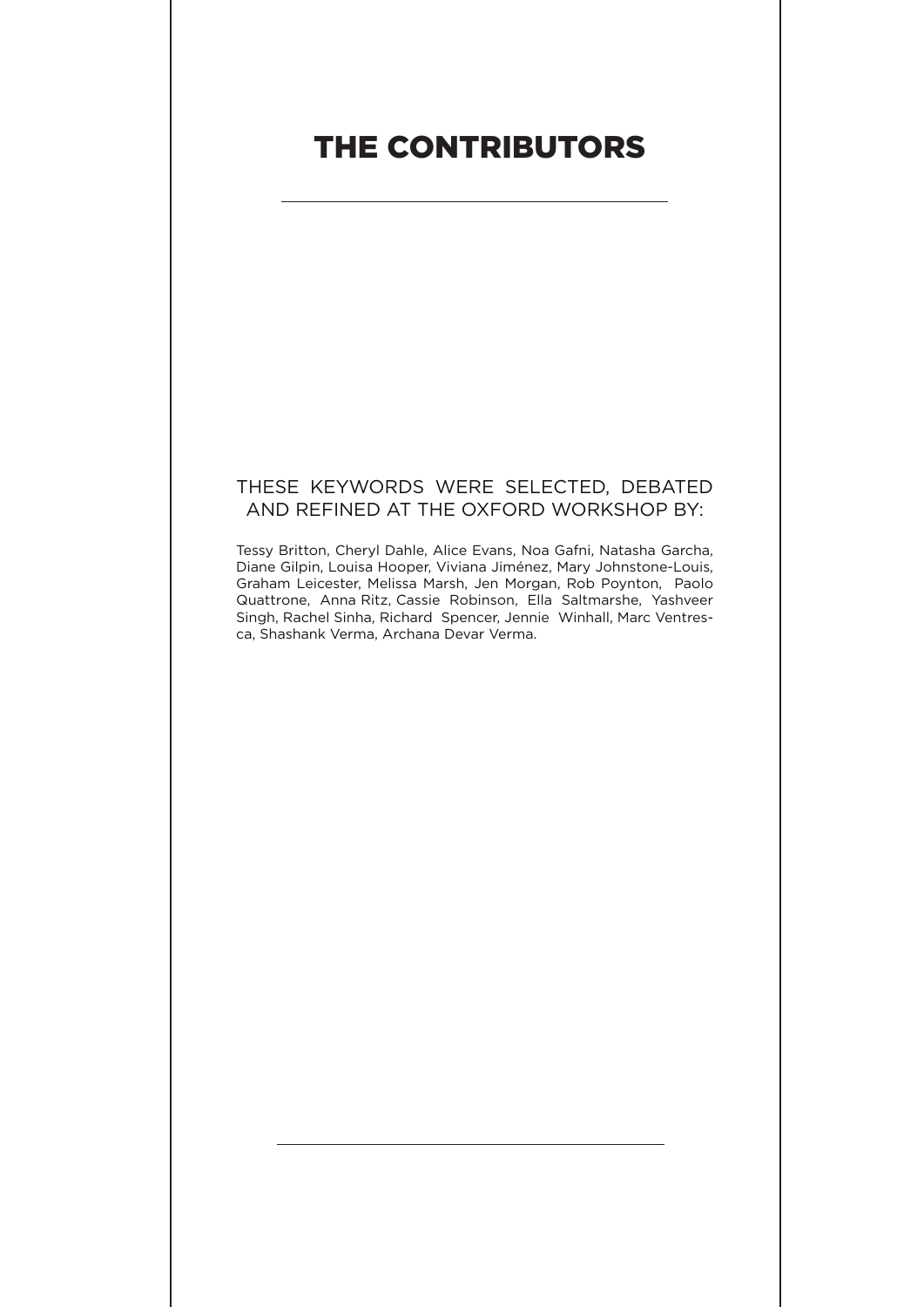### THE CONTRIBUTORS

#### **TESSY BRITTON**

Director at Project Zero, Zero, Director at The Civic Foundry that incubates and accelerates the creation of new ecosystems of projects and ventures at a local and city level.

#### **CHERYL DAHLE**

Founder of Future of Fish a business accelerator that supports early stage companies to "co-entrepreneur" solutions in the supply chain that support marine conservation. Founder of and Flip Labs, designer and journalist.

#### **ALICE EVANS**

Programme Director, Systems Change at Lankelly Chase, background in policy and homelessness. Interest in how to build spread systems change practice.

#### **NOA GAFNI**

Co-managing director at Global Tolerance communications agency for social change. WEF Global Shaper, UN Foundation Plus Social Good Connector.

### **NATASHA GARCHA**

Ex-hedge fund analyst working in dual role at D.E. Shaw & Co. In both Investor Relations and CSR. Co-Founder of the Shades of Happiness Foundation, India. Recent Oxford MBA graduate set to join Singapore based social stock exchange, Impact Investment Exchange Asia as part of the New Business Development team.

### **DIANE GILPIN**

Founder of B9 Shipping accelerating, the development of 100% renewably powered commercially and technically viable sailing hybrid cargo ships. Background in pioneering game changing technologies.

### **LOUISA HOOPER**

Programme Manager, Environment theme, Calouste Gulbenkien Foundation, interest in how funders can contribute to systems change and how to capture its impact.

### **VIVIANA JIMÉNEZ**

Researcher at Oxford University, specialising in biodiversity, organizational management, and climate compatible development. Background in marine conservation, sustainability, and environmental policy. Previously served as Regional Representative for the UNEP convention on Migratory Species, Associate Director of the Blue Frontier Campaign, and CFO & Senior Program Officer for The Ocean Foundation.

#### **MARY JOHNSTONE-LOUIS**

Doctoral (PhD) Candidate, Management Research, University of Oxford, background in women and international development.

### **GRAHAM LEICESTER**

Founder/ Director of the International Futures Forum, writer. Previously ran Scotland's leading think tank, the Scottish Council Foundation and served as a diplomat in HM Diplomatic Service.

#### **MELISSA MARSH**

Architect, Founder and CEO at Plastarc Inc. NY. Interest in how to embed social and organizational design within real estate strategy, architecture and workplace design.

#### **JEN MORGAN**

Co-founder of The Finance Innovation Lab, Fellow of Cambridge Judge's Centre for Social Innovation, a Sustainability Advisor to Earth Capital Partners, interested in values led leadership and how to capture the impact of systemic work.

#### **ROB POYNTON**

Co-creator at On Your Feet experiential workshops using improvisational theatre. Associate Fellow at Oxford University Green Templeton College and the Said Business School.

### **PAOLO QUATTRONE**

Professor and Chair of Accounting, Governance and Social Innovation at The University of Edinburgh Business School, interested in visual and rhetorical techniques that allow the spread of accountability practices.

### **ANNA RITZ**

Venture Developer at zero zero focusing on innovative finance and policy instruments for the public sector, previously: Co-Director of the German strategy consultancy 'Denkleister', Associate of Ashoka.

#### **CASSIE ROBINSON**

Co-founder of The Point People, The Intimacy Lab and Tech for Good TV. Works P/T at Government Digital Service. Trained as a designer and psychologist and specialises in strategic design, collective intelligence and networks. Interested in the role of people at the periphery in facilitating transdicsciplinary practice and connecting, re-combining & building new knowledge across systems.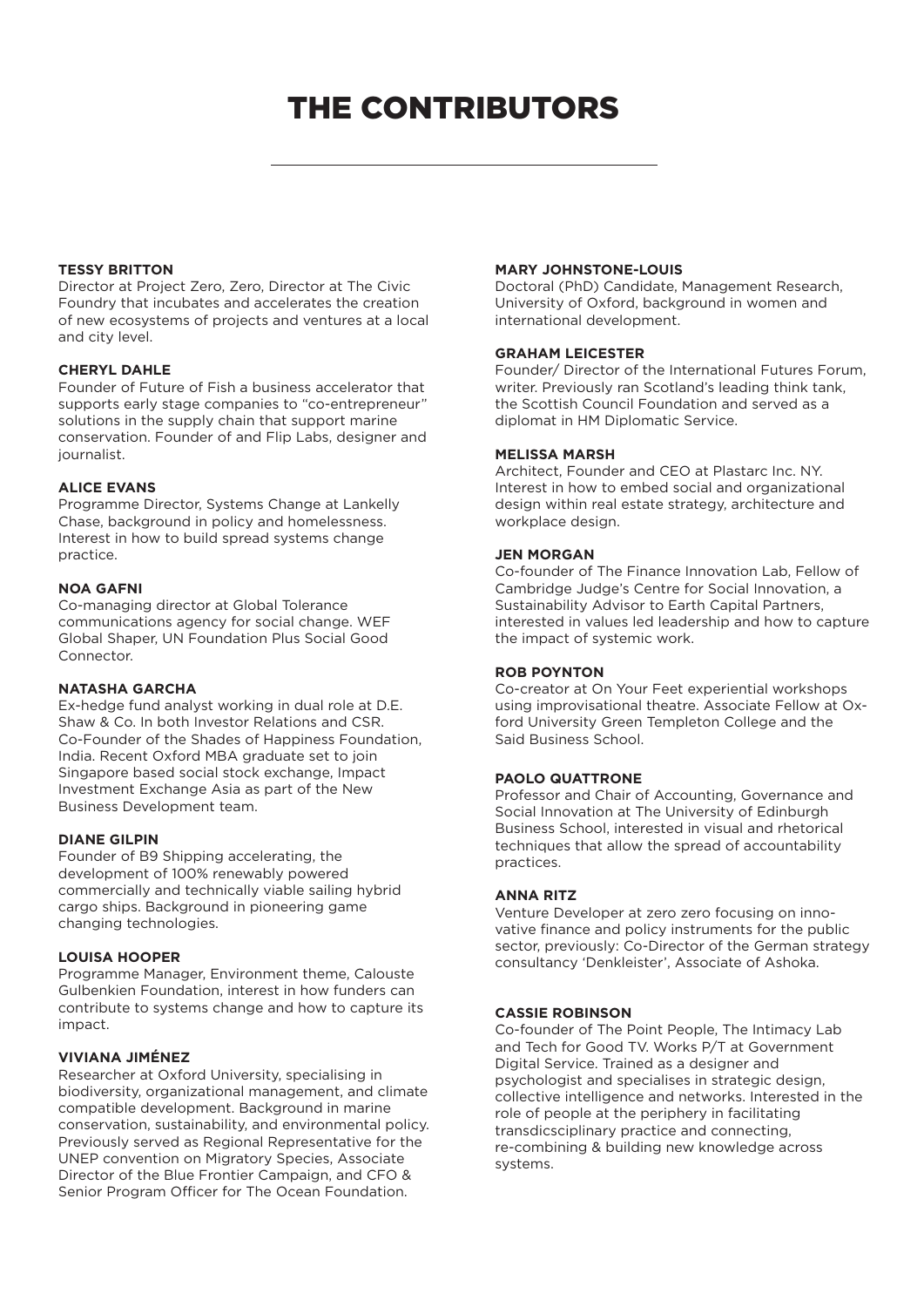#### **ELLA SALTMARSHE**

Ella is a co-founder of The Point People, The Comms Lab & Systemschangers.com. Trained as an anthropologist, she has worked with NGOs, donors and governments on public policy and social change in South Asia, Latin America and Europe. She is also a widely published journalist and screenwriter represented by The Agency. She interested in the intersection between storytelling & social change.

### **YASHVEER SINGH**

Experience in designing strategy of Social Enterprises in India; University of Oxford Vice Chancellor Social Impact Award Winner – 2014. Skoll Centre of Social Entrepreneurship Ecosystem Award Winner.

### **RACHEL SINHA**

Co-founder of The Finance Innovation Lab, which empowers positive disruptors in the financial system. Sustainability Manager at ICAEW and Director of The Point People. Background in communications and psychology, interested in building the marketplace for systems entrepreneurs.

#### **RICHARD SPENCER**

Co-founder of The Finance Innovation Lab and The Natural Capital Coalition. Head of Sustainability at ICAEW (Institute of Chartered Accountants in England and Wales). Judge of Guardian Sustainable Business Awards. Background at The Bank of England, Rothschild & Sons and in Art History.

### **MARC VENTRESCA**

Economic sociologist in the Strategy, Innovation and Marketing Faculty at Saïd Business School, University of Oxford and a Governing Body Fellow of Wolfson College. Research focused on the formation of markets and networks in business and social settings. Consultant to the World Economic Forum, and a member of the WEF Global Agenda Council, 'Economics of Innovation.'

#### **JENNIE WINHALL**

Associate at Participle, co-founded; Circle, Life, Backr, and a new 'wellness' service for people with chronic health conditions. Expert in user-centred design.

### **ARCHANA DEVAR VERMA**

Advisor with Ennovent, an India-focused innovations accelerator; Management & on-ground experience working with social enterprises & impact investors in India; Bachelors of Management (Queen Margaret University)

#### **SHASHANK VERMA**

Business & Strategy Advisor to social entrepreneurs in East Africa, Co-founded CleanStar Energy, a renewable energy co in India, expertise in social entrepreneurship, renewable energy and rural electrification in India & East Africa; MBA (Oxford University), Shell Foundation Fellow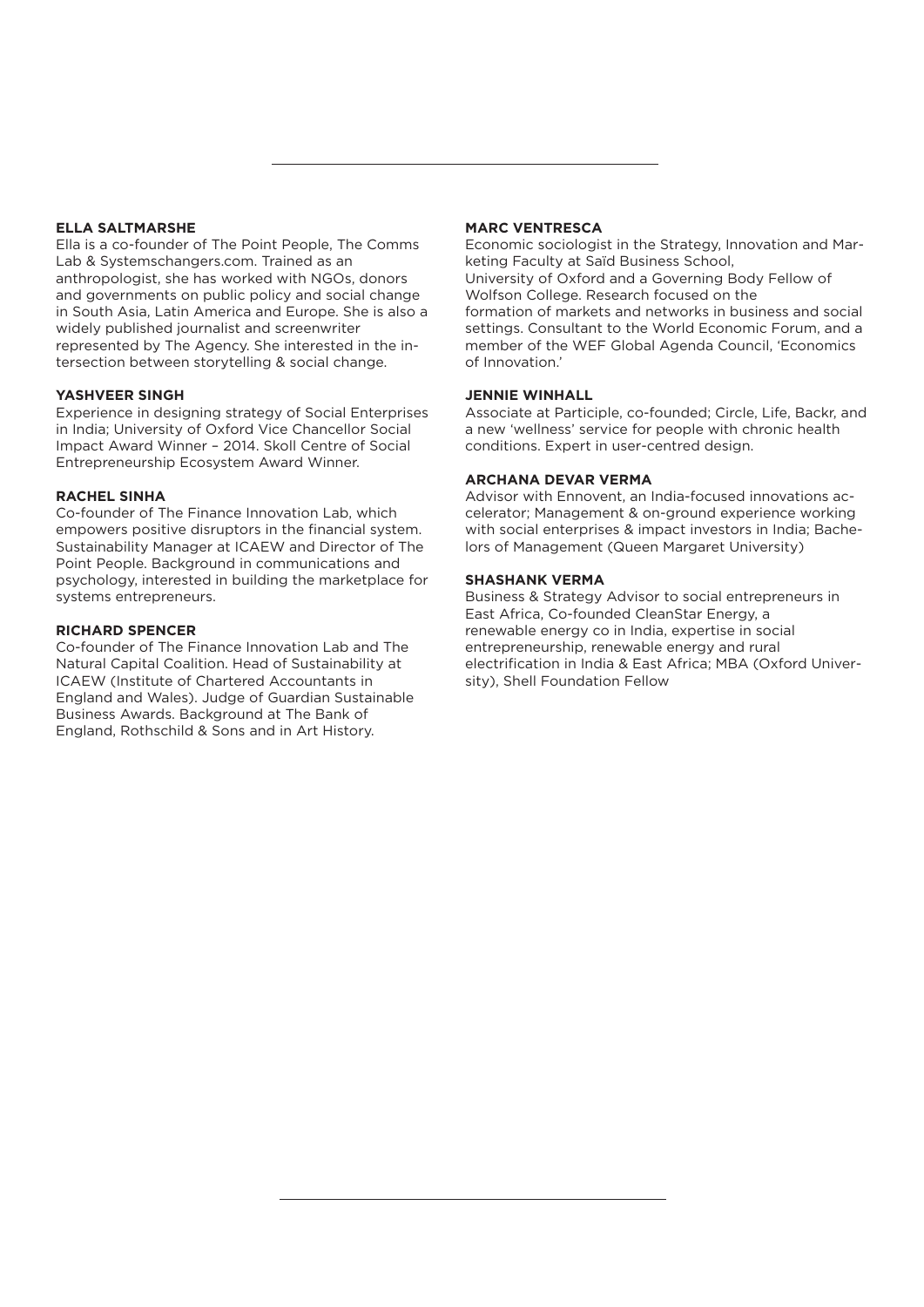### A NOTE ON THE SYNTHESIS

These Keywords were not selected by consensus, but rather by their relevance to the practice of particular individuals. We didn't want the selection of words to hide the messy complexity of systems change or to simplify the rich variety of approaches in the group. After a lot of conversation, debate and listening, each participant at the Keywords event, chose a word and then in small groups discussed the ways that word related to our work.

My role at the event was to listen deeply and to synthesise. In writing about the usage of each word, I have drawn on material generated throughout workshop. All of the non-attributed quotes are taken directly from the workshop itself, or from correspondence after the event.

To begin with, I have woven these words together into a description of the work of systems changers. Please take the below as an invitation rather than a definition; as part of a conversation, rather than an attempt to lock down a definitive account of the work. After all, there are many different ways to tell the story of systems change...

ELLA SALTMARSHE NOVEMBER 2014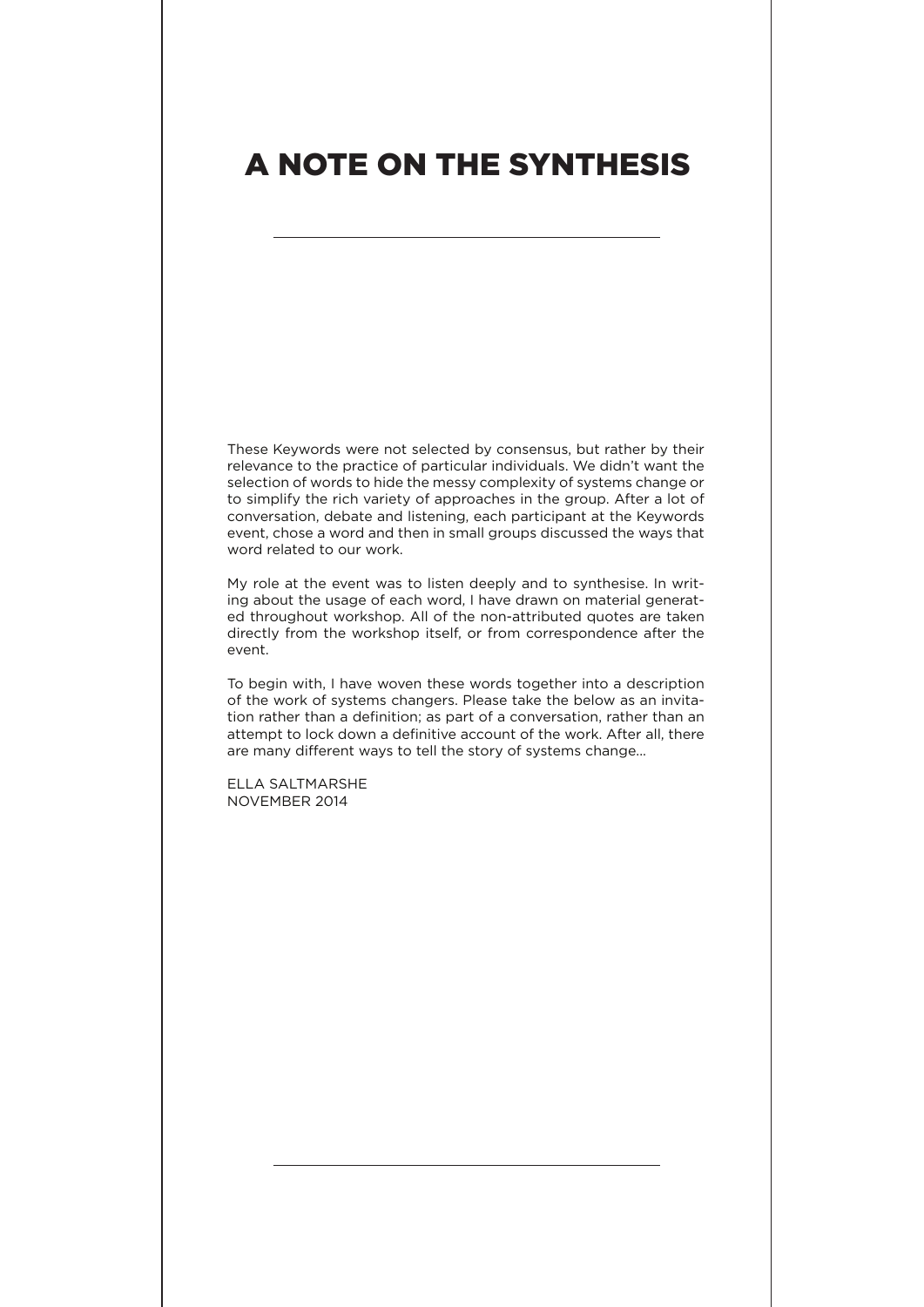### THE WORDS

CHOREOGRAPH

**DESTROY** 

EMERGENCE

EMPATHY

HOLD

INFRASTRUCTURE

ILLUMINATE

LONG NOW

MAGNET

PLURALITY

PROVISION

PURPOSE

SEISMIC SHIFT

SPACE

UNCERTAINTY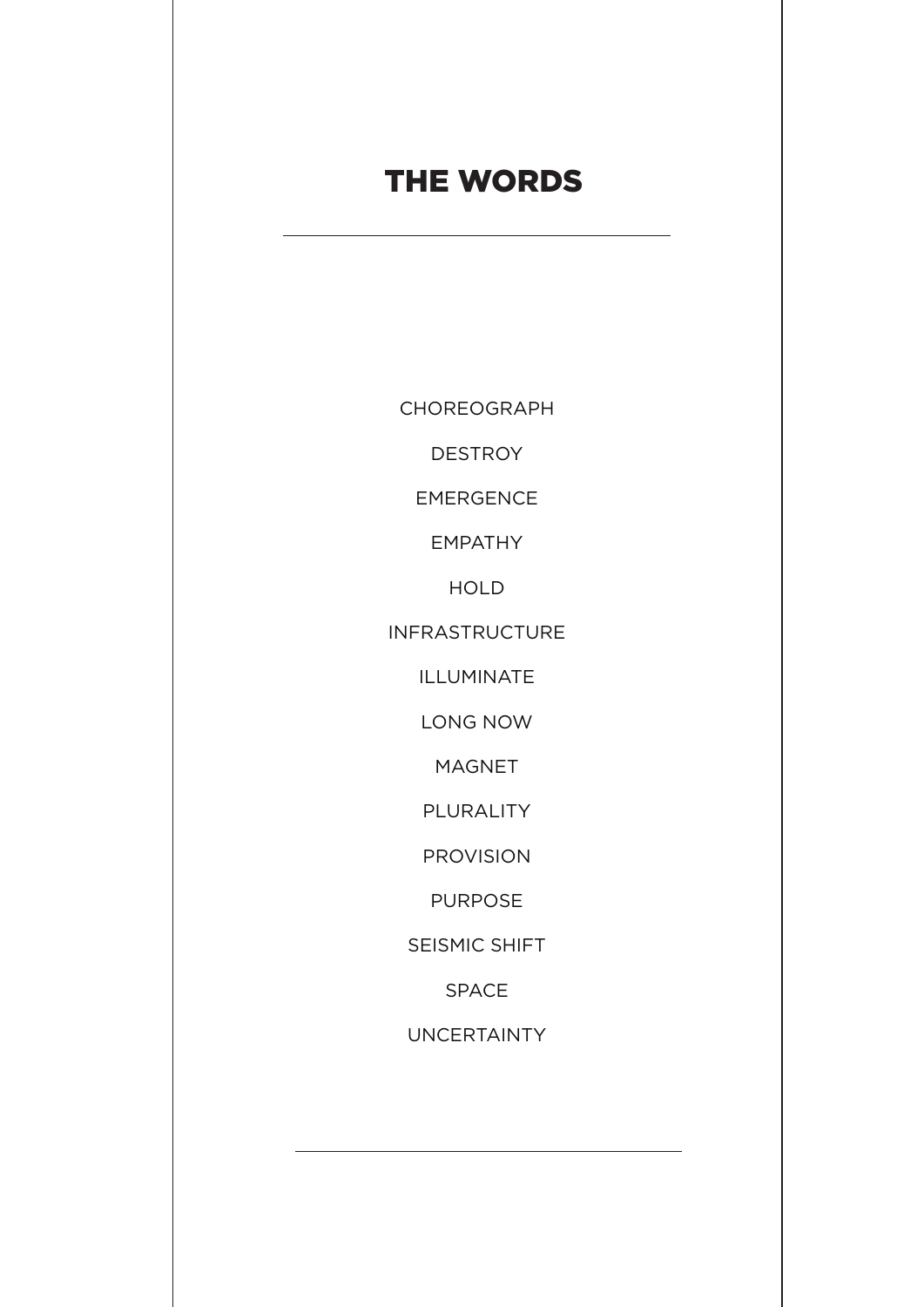### SYNTHESIS

Leading systems change requires a strong sense of PURPOSE and EMPATHY, combined with the ability to HOLD PLURALITY, to navigate UNCERTAINTY and to take a LONG-NOW perspective, based on the understanding that the changes we seek may take years, decades or even centuries to achieve.

We identified three important elements to systemic work:

1. ILLUMINATION – making the current system visible, understanding intervention points, highlighting the SEISMIC SHIFTS, bringing existing solutions into focus and envisioning the future

2. Building – convening players to create the new, through experimentation, reflection and iteration; producing powerful MAGNETS (objects, projects, frames) that attract participation.

3. Unbuilding – DESTROYING negative elements of the old, whether through direct confrontation or through a gentle unthreading.

Systems changers won't necessarily work across all three of these areas, and these activities don't necessarily happen in a particular order. We often find ourselves oscillating between them, as we respond to change. This work is necessarily messy, based on principles of EMERGENCE and self-organisation.

There is both a structural and a dynamic aspect to systems change, with a focus both on INFRASTRUCTURE and SPACE, and the PROVISIONING and CHOREOGRAPHING of change.

The words we chose relate to four kinds of craft:

1. Inner craft- reflecting, connecting, holding

2. Thinking craft - mapping, analysis, conceptualising, illuminating, sharing

3. Organising craft- convening, choreographing, galvanising 4. Building craft- creating, modelling, exemplifying, iterating, manifesting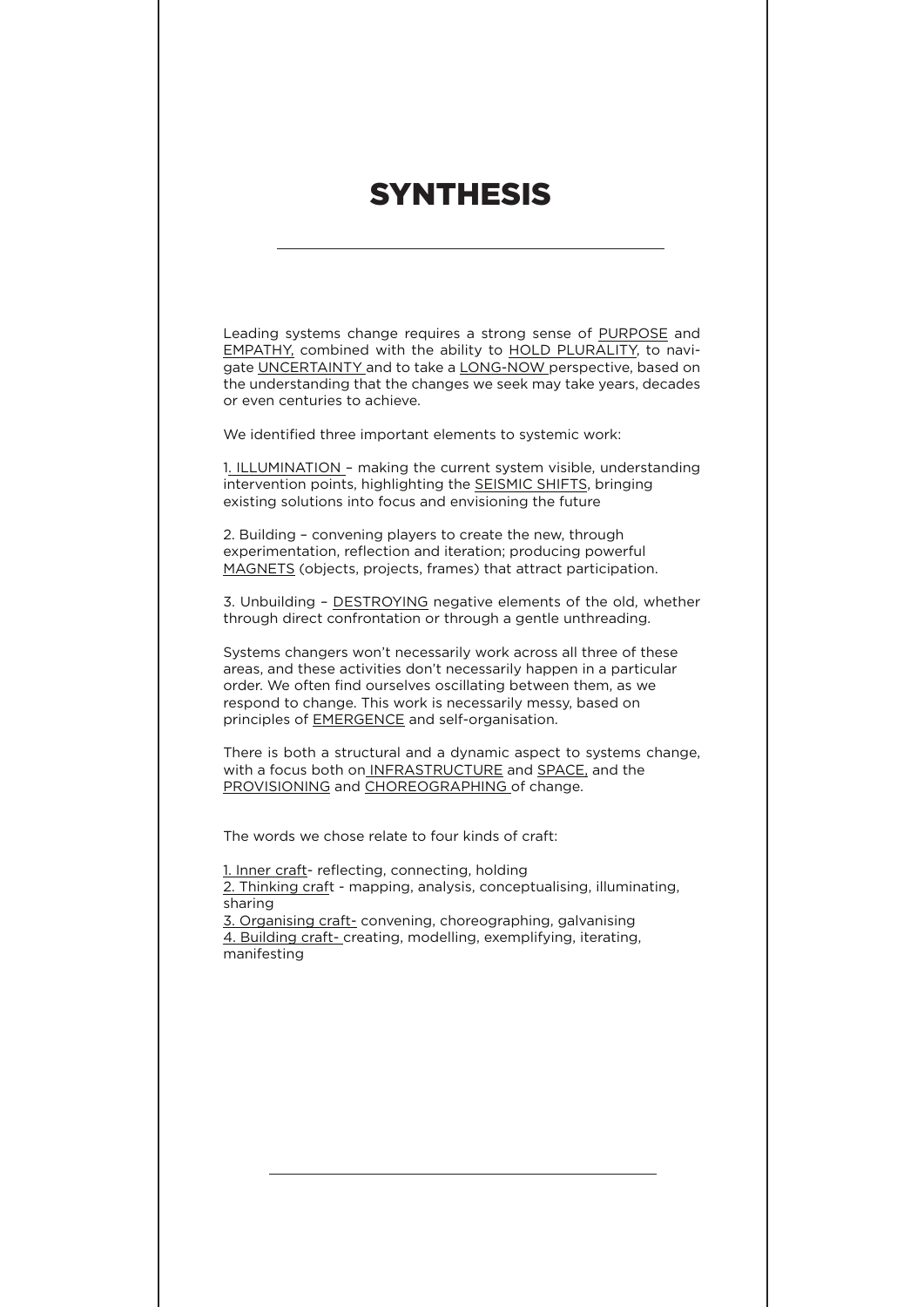### WELCOME TO OUR WORDS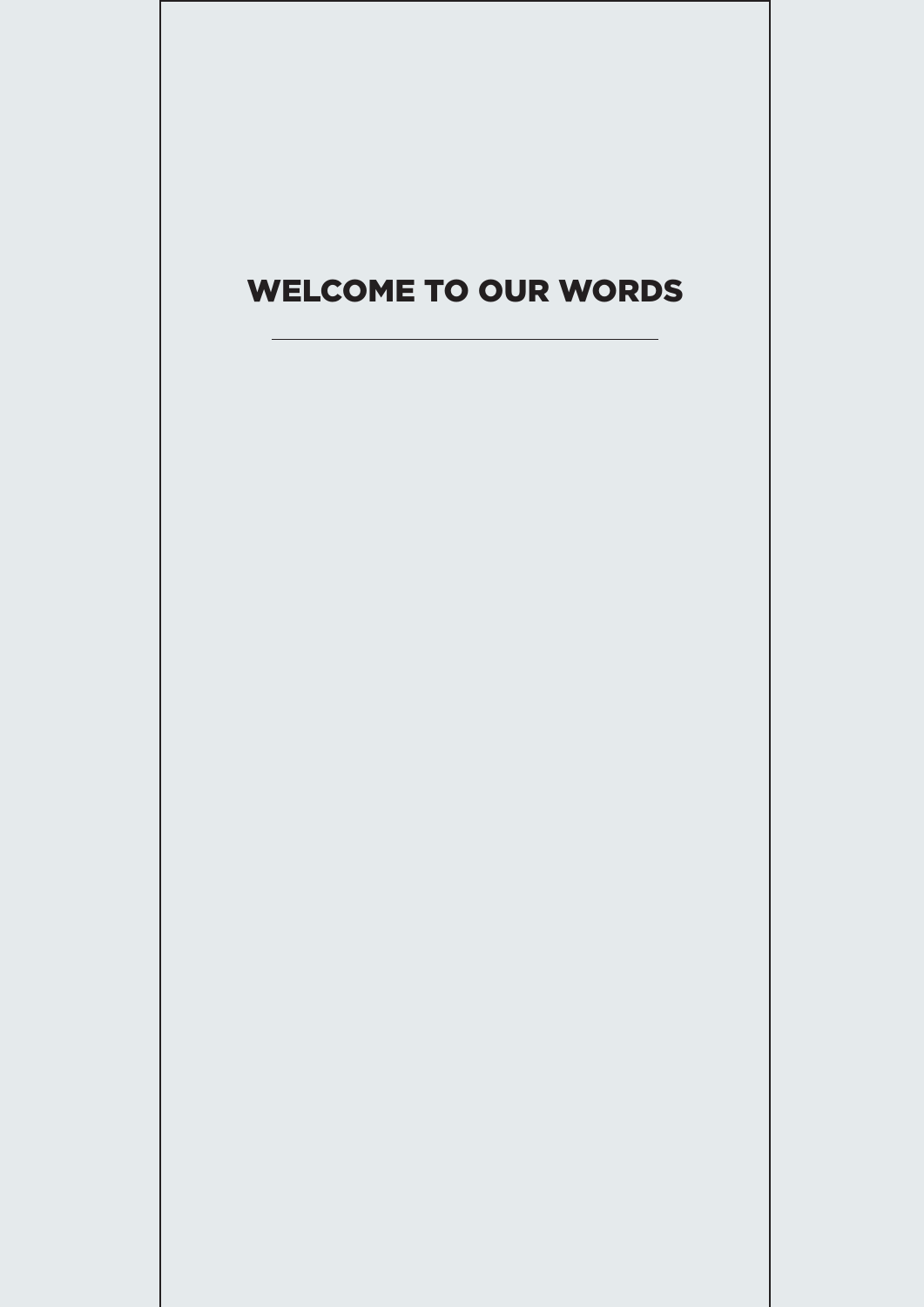### CHOREOGRAPH



**Origin:** 1789, from French chorégraphie, coined from Latinized form of Greek khoreia **"dance"** (see chorus) + graphein **"to write"** (see -graphy).

Just as the choreographer designs sequences of movement for others to participate in, so too does the systems changer. This is not the choreographer as conductor, or composer, but rather as the creator of a space for movement, expression and connection. The choreographer has influence without control.

Choreographers themselves are normally invisible, working behind the scenes, so too are systems-changers. Much of their work is hidden. Take the process for convening a diverse group of people to initiate change. Depending on the complexity of situation, designing for such a conversation can take weeks. Yet if done well, it will feel effortless to participants who will be unaware of the work involved.

Choreography also relates to the craft of creating the conditions for spaces and events that support change (see HOLD), paying careful attention to the details from the location, to the invitations, to food, to organising materials and interaction.

 *"If you want people to have a difference conversation, rearrange the chairs!"*

Choreographing can also refer to the physical movement of the facilitator during a process.

*"As hosts of a conversation, our body language, where we sit in the room, how tidy we keep the space we are working in, all has a significant impact on how the group responds. If we, the facilitators, all sit at one table at the back of the room, for example, it creates a feeling of them and us. When things get turbulent we literally encircle the group, one person stands at each corner of the room. This acts like a psychological blanket, which says 'we're committed to this and we'll be standing with you until we work it out.'"* 

We can stretch this metaphor to talk about 'choreographies'. As systems changers we need to be aware that different people like to dance to different music. Take the example of one of the chefs who engaged with the Future of Fish project. The initial idea, or 'choreography' (in the sense of steps he might take) was to support him as a campaigner. That didn't work for him though, he was uncomfortable -- it wasn't his dance. So Future of Fish worked with him to create a different 'choreography' of steps, finding other ways to give him a platform (working with culinary schools, helping other chefs to cook sustainably and extolling the virtues of eating fish). Here to choreograph refers to the ability to support others in finding the dance that most suits their personality, skills and context.

**Related words:** align/ design/ curate/ platform/ dance/ improvise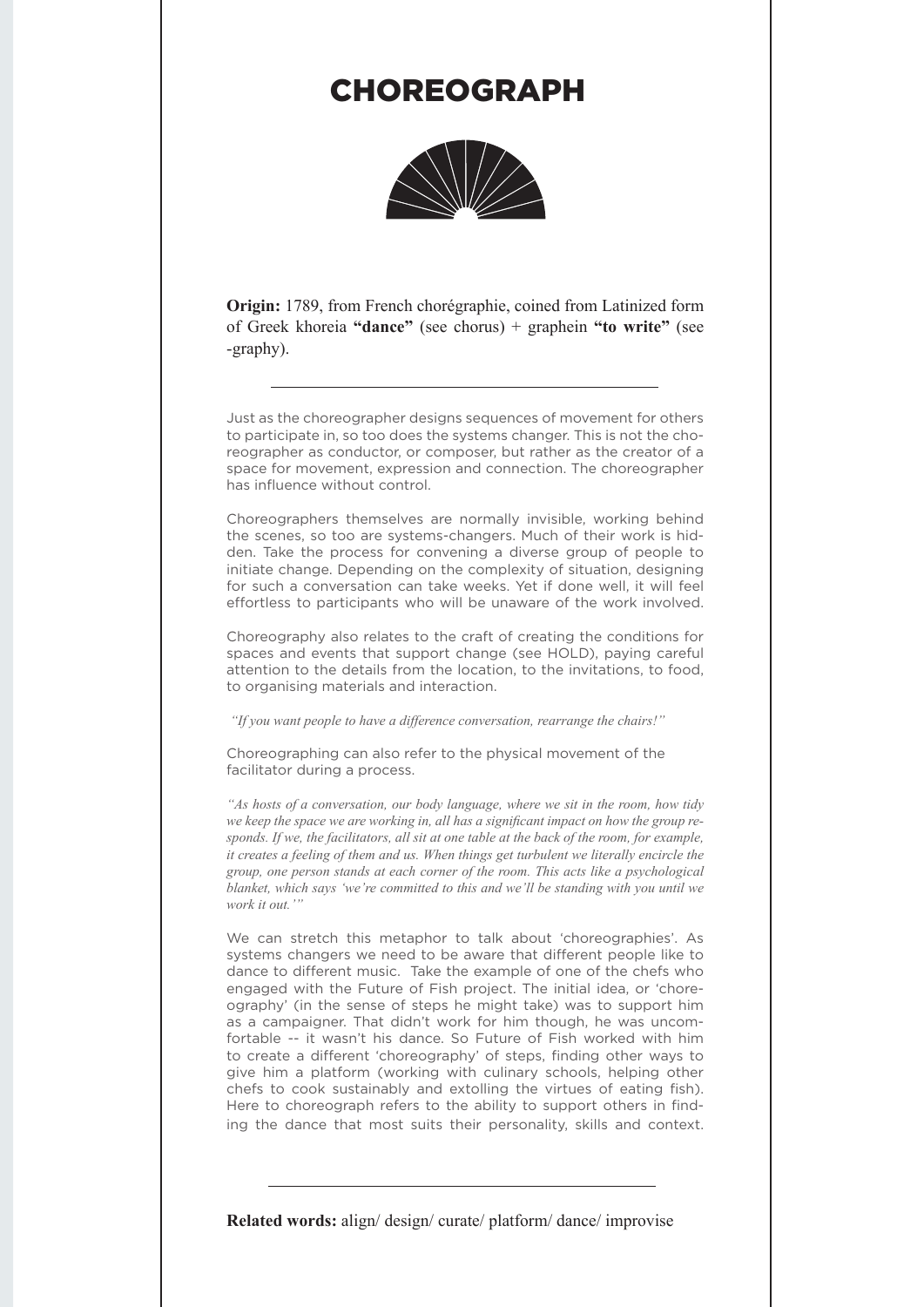## DESTROY



**Origin:** early 13c., from Old French destruire (12c., Modern French détruire) **"destroy, ravage, lay waste,"** from Vulgar Latin \*destrugere (source of Italian distruggere), refashioned (influenced by destructus), from Latin destruere **"tear down, demolish," literally "un-build,"**  from de- **"un-, down" (see** de-) + struere **"to pile, build".**

Destroying or unbuilding is a crucial element of systems change.

We may actively dismantle parts of a system, or we may deconstruct a system through our work creating alternatives. Just as when a magnet attracts iron filings it is also pulling them away from something else, when systems changers attract people/ resources they simultaneously pull them away from the incumbent system.

Some systems changers will directly confront vested interests and the status quo, challenging dominant frames and shining a light (see IL-LUMINATION) on their negative impact. Others will use more gentle tactics, quietly unpicking the existing system.

Destruction can feel dark, negative and difficult. Sometimes the people we work with will have to face the pain of this destruction first hand, like the community of senior executives in the finance sector who had devoted their lives to getting to the top of the ladder only to realise that the ladder was against the wrong wall, that the profession they were so proud of was doing more harm than good. In these cases, systems changers need the skills (see HOLD) to support individuals as they grieve and adjust to change.

Other times, the people we work with will fiercely resist destruction. Learning how to deal with resistance and rejection from the systems we are seeking to transform, is a key part of this work.

**Related words:** deconstruct/ dismantle/ destabilise/ bend/ unsettle/ collapse/ transition/ decay/ discomfort/ disaggregate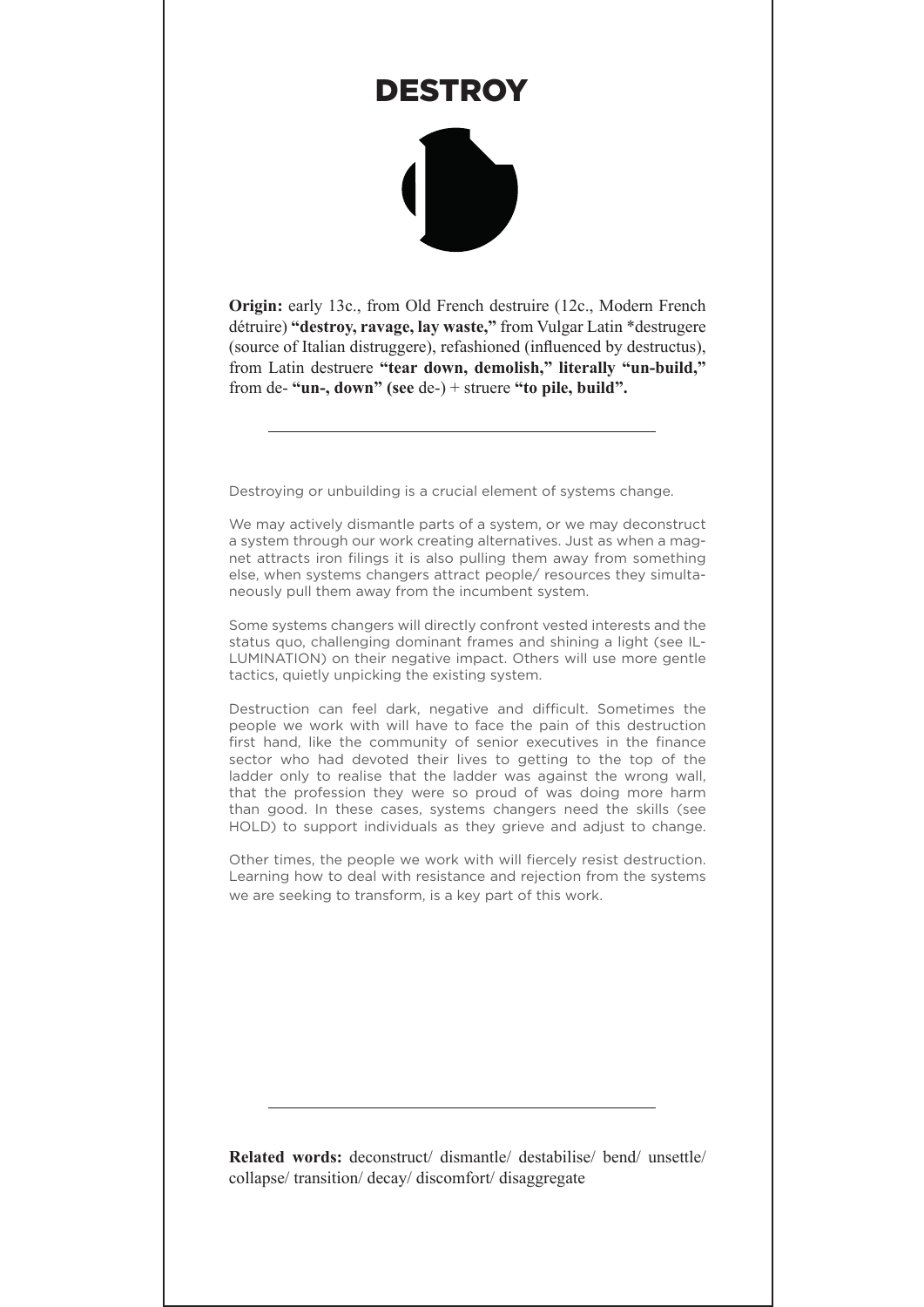### EMPATHY

**Origin:** The English word is derived from the **Ancient Greek** word ἐμπάθεια (empatheia), **"physical affection, passion, partiality"**  which comes from ἐν (en), **"in, at"** and πάθος (pathos), **"passion"**  or **"suffering".** The term was adapted by Hermann Lotze and Robert Vischer to create the German word Einfühlung **("feeling into"),** which was translated by Edward B. Titchener into the English term empathy.

Empathy is the bedrock for systems-change. It's vital to listen deeply, to suspend judgement and to be able to place yourselves in the shoes of people occupying very different positions in the system. Systems changers design mechanisms for deepening empathy.

 While empathy is a vital entry point, different systems changers, have different opinions when it comes whether they are trying to change the people they work with.

*"You need to cut with the grain of the wood."*

*"I'm not trying to change anyone's values. I'm not trying to force people to care. I'm trying to meet them where they are."*

#### *"Our job is to move people's thinking along. To build the appetite for change."*

Having empathy does not equate to agreeing with all opinions. Sometimes systems entrepreneurs will need to listen to incumbents who vigorously disagree and will lose out as the system changes (see DE-STRUCTION). It's the responsibility of the systems leader to listen to these views and acknowledge they exist, even if they won't change the direction of the work.

Empathy is linked to a beginner's mind-set. Many systems changers are not sector specialists -- they are not experts in a particular field. As generalists they develop the flexibility to move into many different professional words. They become multi-lingual, able to speak many different languages. Not being an expert with a particular drum to bang, enables them to better empathise with different perspectives and to convene diversity (see PLURALITY).

**Related words:** compassion/ to witness/ equanimity/ non-judgement/ to listen/ to appreciate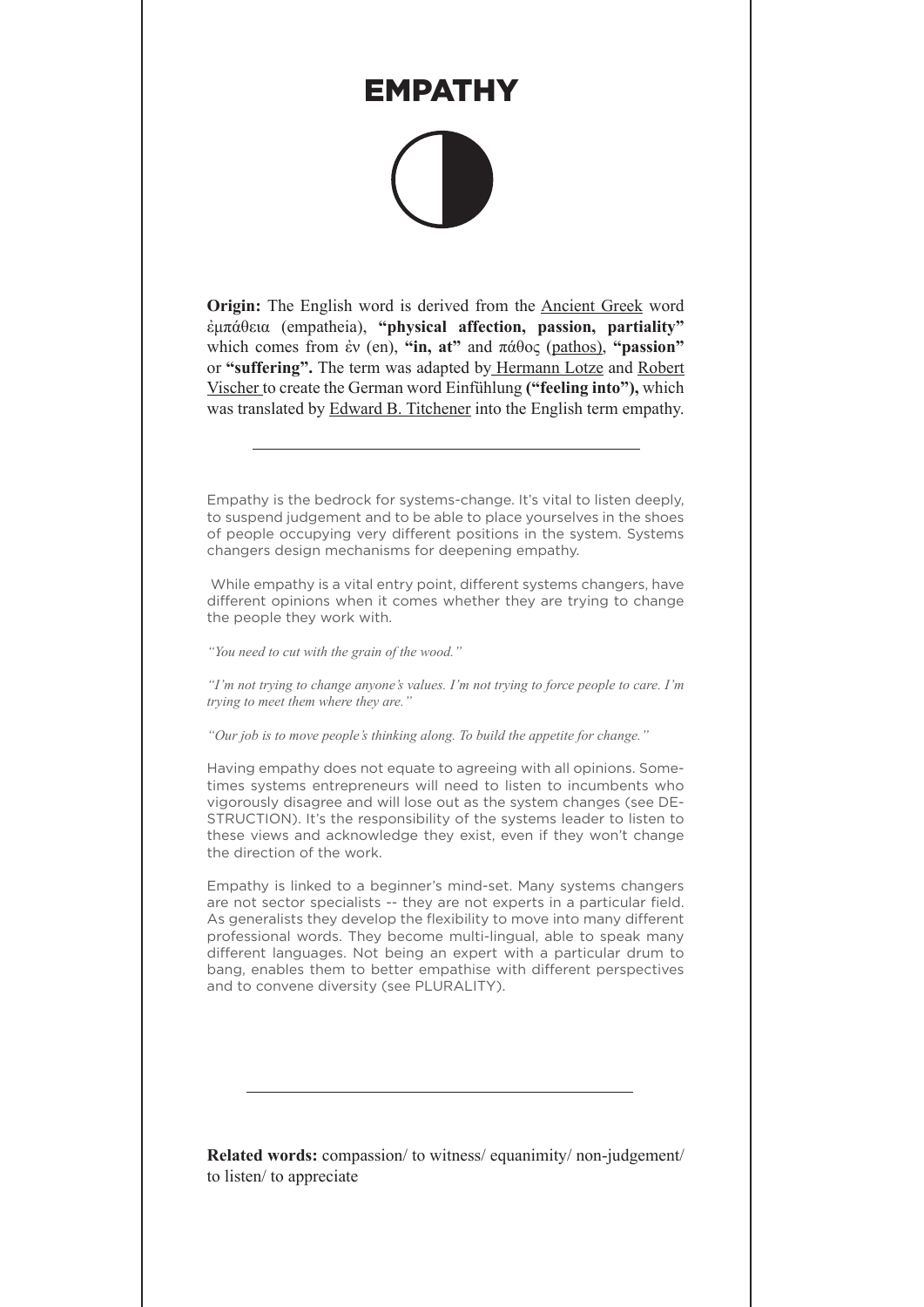# EMERGENCE **MOOM**

**Origin:** late 14c., **"rising from what surrounds it, coming into view,"** from Latin emergentem (nominative emergens), present participle of emergere **"to rise out or up" (**emerge).

Emergence refers to the process by which two or more things interact to create something new that is greater than the sum of its parts.

As systems changers we use the term in different ways. It is a helpful way of framing the unpredictability (see UNCERTAINTY) and unintended consequences of much of our work.

*"If I talk about something that's emergent, it allows me to not know the outcome."*

*"Change is scary. The language of emergence is a way to have a conversation that enables people to evolve and take risks."*

Studies of complex adaptive systems, from the global economy, to biological ecosystems, to the Internet, have highlighted how new relationships, structures and properties emerge through processes of self-organisation. These emergent properties aren't a feature of any one component but of the system as a whole. With the principle of emergence, causation is iterative; effects become causes.

Interconnectivity is key to emergence -- without connections, interaction is impossible. Systems changers cross-pollinate, connecting diverse ideas, people and organisations (PLURALITY). These new connections are essential to changing the emergent properties of a system.

When systems changers create exemplar projects (see MAGNET), the principles of emergence mean that even if these projects don't gain traction, their very existence changes the market for change initiatives. They become transitional objects that allow others to learn and build new iterations.

Emergence is also relevant in the sense of 'coming into view' (see ILLUMINATE), Here it refers to showing how events, structures or concepts are part of a system rather than disparate bits and pieces.

On a micro-level, many systems changers use principles of emergence to design the processes they use with groups (see HOLD & CHORE-OGRAPH), this involves providing the minimal viable structure (see INFRASTRUCTURE) to allow people to self organise.

**Related words:** generative/ unpredictable/ evolution/ the adjacent possible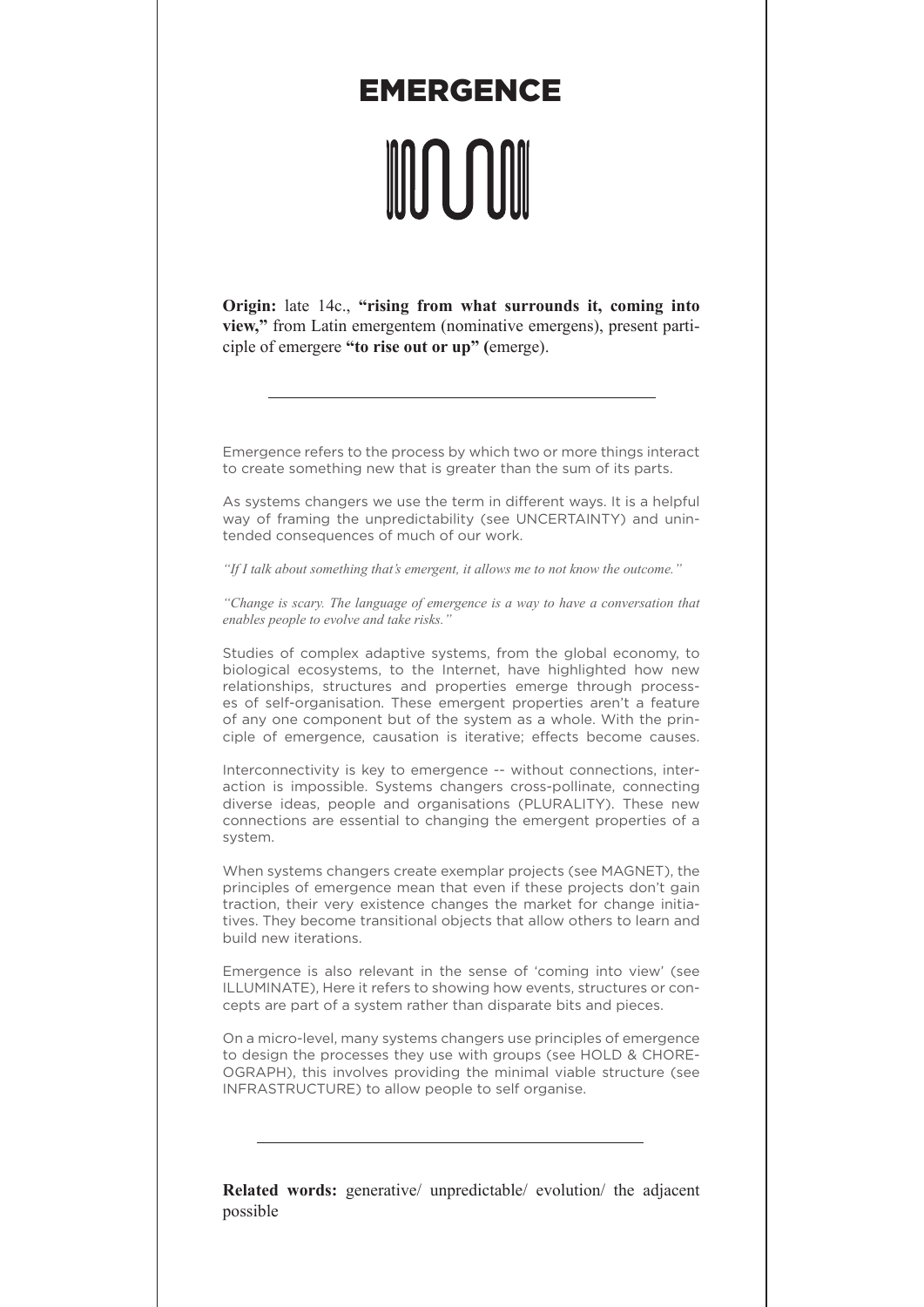### HOLD



**Origin:** Old English haldan (Anglian), healdan (West Saxon), **"to contain, grasp; retain; foster, cherish,"** class VII strong verb (past tense heold, past participle healden), from Proto-Germanic \*haldan (cognates: Old Saxon haldan, Old Frisian halda, Old Norse halda, Dutch houden, German halten **"to hold," Gothic haldan "to tend"),**  originally **"to keep, tend, watch over"** (as cattle), later **"to have."**

Transforming systems requires leaders with the ability to hold the space for change; to foster, cherish, tend and nurture. These leaders focus on how they can become better instruments to hold the uncertainty, destruction and emergence that is part of changing systems. "Who I am being is more important than what I am doing."

Often working behind the scenes, these leaders hold a space to bring together very different kinds of people who often hold very different perspectives (see PLURALITY). Convening such diverse groups is often fragile and emotionally charged. This can be enormously challenging work that requires commitment, responsibility, authenticity and vulnerability.

Systems entrepreneurs need to be able to hold a space for understanding to arise between people with opposing opinions.

*"Dune was one the last of an indigenous tribe in Alaska. A fisherman and environmental activist, Dune and his tribe had been reliant on salmon for generations. Gerry was a weather-beaten, fish processing executive from New Hampshire. The commercialization of the Alaskan fishery and particularly the commercial processors, were destroying the livelihoods of Dune and his tribe. On paper these two should have hated each other. At a Future of Fish workshop, we brought these two together and against all odds they became friends. Dune even came to refer to Jerry as a 'brother.'"*

Finally, systems changers often need to coach, support and hold up, the people they work with.

*"One entrepreneur supported by the Future of Fish, confided that he would have given up years ago if it hadn't been for us. Over the years, we've provided strategic advice, helped him manage existing relationships and develop a new business model that supports his advocacy. But the part he remembers most vividly is that we believed in him. The bottle of bourbon sent on a bad day, the embroidered pillow with the reminder, 'We are on this road TOGETHER' ultimately made more of an impression than the tactical advice. Or, perhaps, the container in which that advice was delivered—a supportive relationship—played a more important role in supporting his tenacity."*

Systems leaders both provide springboards to action, and cushions to soften the fall during difficult times.

**Related words:** cultivate/ tend/ nurture/ cherish/ foster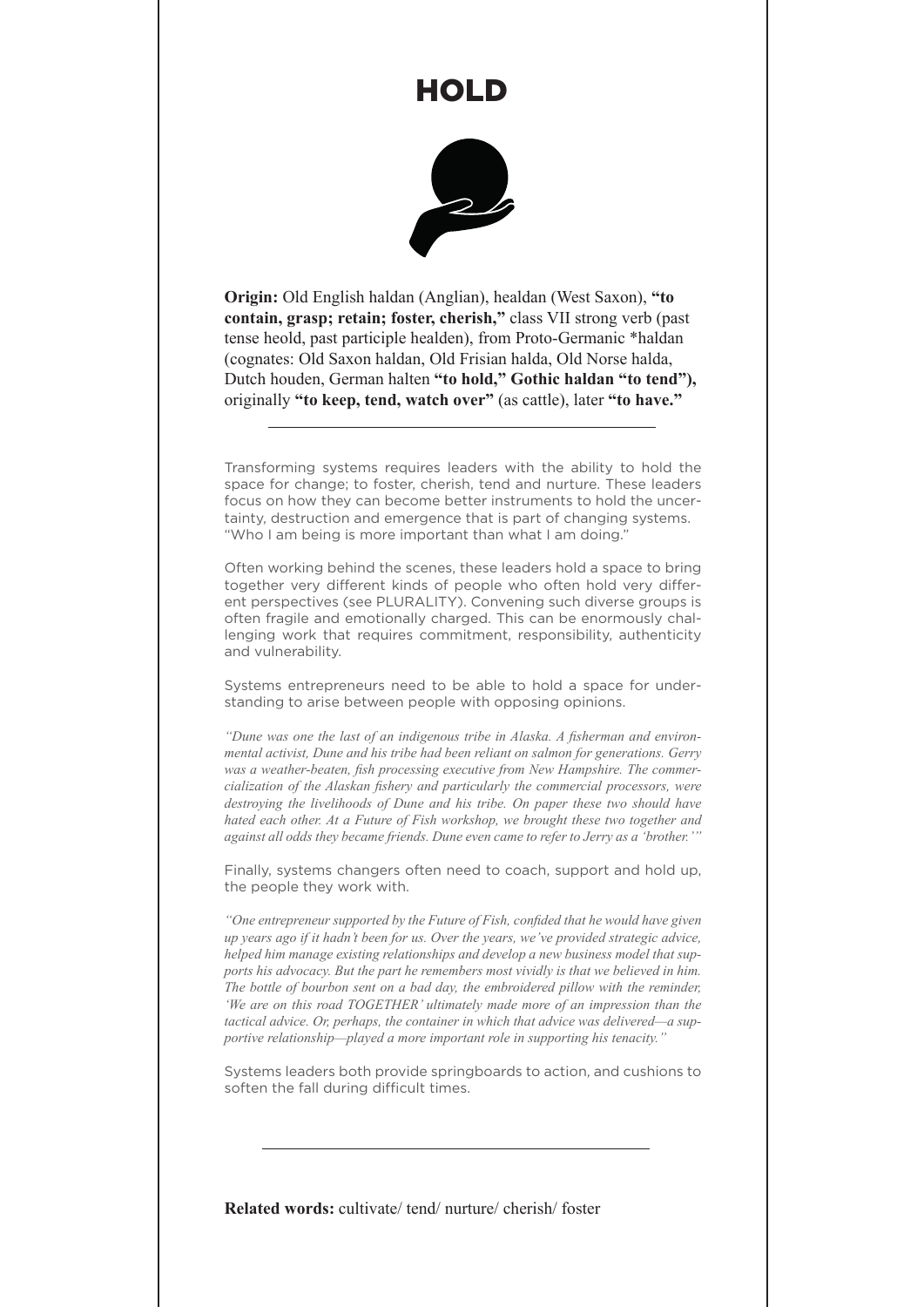### ILLUMINATE



**Origin:** late 14c., **"spiritual enlightenment,"** from Latin illuminationem (nominative illuminatio), from past participle stem of illuminare **"to throw into light, make bright, light up;"** figuratively **"to set off, illustrate,"** from assimilated form of in- **"in, into"** (see in- (2)) + lumen (genitive luminis) **"light,"** related to lucere **"to shine"** (see light (n.)). Meaning **"action of lighting"** is from 1560s.

The act of illuminating is an important part of changing systems.

Shining a light on the current system makes it both visible and legible. The process of illumination highlights the fault-lines, the vulnerability, the resilience and the possibility in a system. It also shows the connections between things that seem disparate, making patterns visible (See EMERGENCE). Illumination helps systems-changers identify the pressure points and understand where to intervene (see INFRA-STRUCTURE). It can also reveal the system to itself.

Systems changers shine a light onto areas where change is already happening. They bring unevenly distributed innovation into focus, sharing and often giving legitimacy to the work.

*"As a foundation we illuminate both by providing the electricity (the resource) and we also shine a light on the exciting places where change is already happening."*

Take the example of fish; by shining a light on the current system, the Future of Fish team, quite literally made it legible. They sent a team of anthropologists into the supply chain, revealing the cultural and structural barriers to implementing up-to-date technology (see INFRA-STRUCTURE). They discovered that technology and regulation alone were not going to solve the mislabelling that is endemic in the US fish market. The ethnographic research also revealed the motivations of the players (see EMPATHY) in the middle of the supply chain, where many of the obstacles to change are situated. They realised a key intervention was to highlight the business benefits of traceability and showcase companies already benefiting from traceability technology.

Research, mapping, dissemination, storytelling, and championing are all processes of illumination.

**Related words:** demonstrate/ show/ visible/ legible/ expose/ reveal/ brighten/ highlight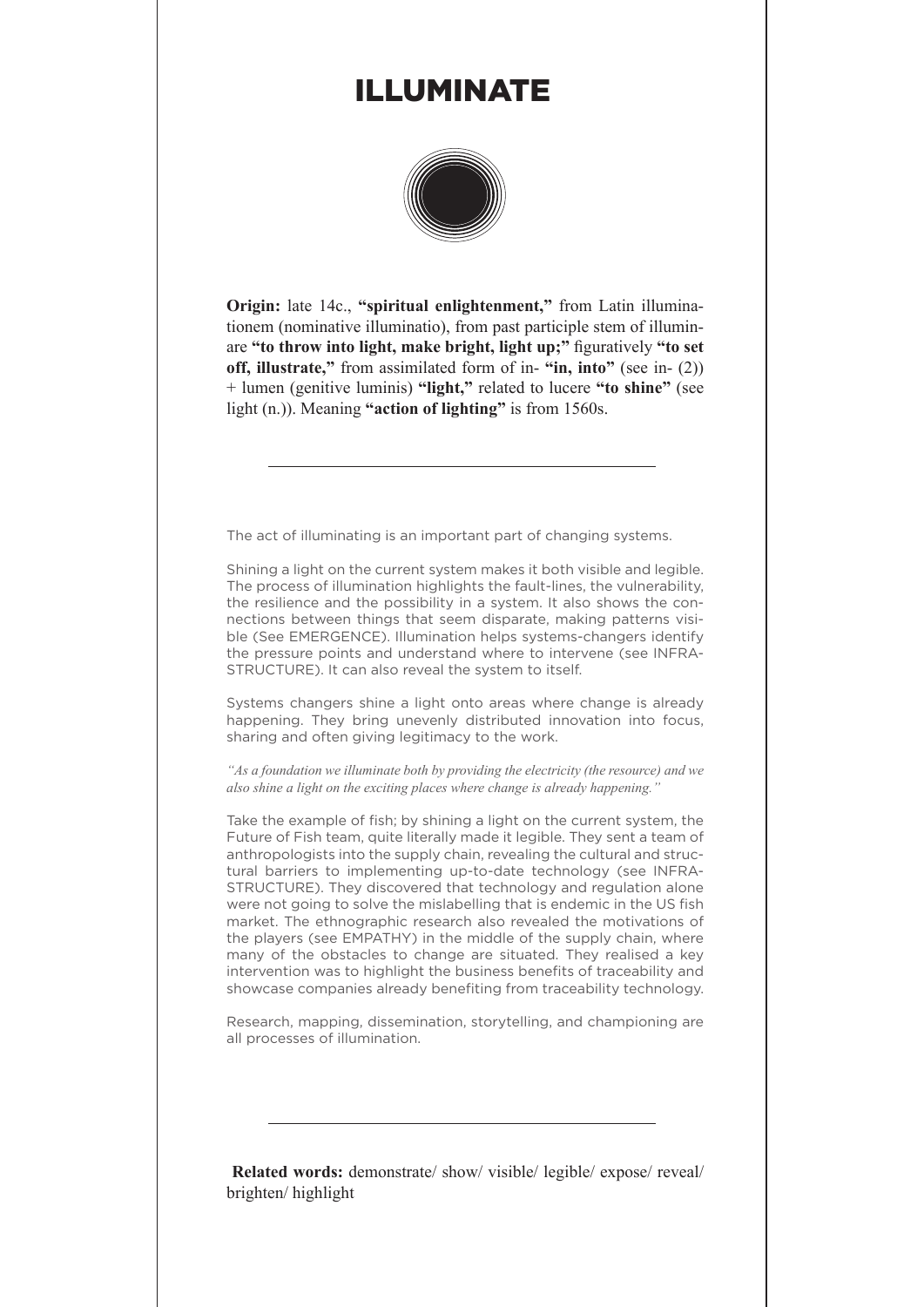### INFRASTRUCTURE



**Origin:** 1887, from French infrastructure (1875); see infra- + structure (n.). The installations that form the basis for any operation or system. Originally in a military sense.

Changing systems involves changing infrastructure.

Traditionally infrastructure referred to military/ industrial systems and was described using mechanistic language. Today we use the term to refer to softer, more embedded processes like rules, cognition, relationships and community in addition to physical structures. The word infrastructure, like so many of our keywords is a word in transition.

Infrastructure sets the terms of what's possible.

Systems builders use their understanding of infrastructure (see ILLU-MINATION) to understand the pressure points where they can powerfully intervene. Given the powerful determining power of infrastructure, sometimes we need to accelerate the erosion of the incumbent system (see DESTRUCTION).

*"We're examining the infrastructure of laws and policies keeping the financial system in place. At the moment this very much favours incumbents and encourages monopolies. We're trying to dissolve this infrastructure so it is more accessible and malleable enabling the greater diversity and accelerating the access that the alternatives have."*

Creating the infrastructure for change is part of the work of the systems builder. The systems builder focuses on creating the minimal optimal structure to allow change to happen. This takes time (see the LONG-NOW) and can be difficult to resource.

*"Because most funders won't resource the infrastructure of change, we have to get funding for projects and then build infrastructure on the side, on the edge, almost like it's a naughty thing to be doing, when in fact it's often the most valuable part of the work."*

**Related words:** framework/ base/ foundation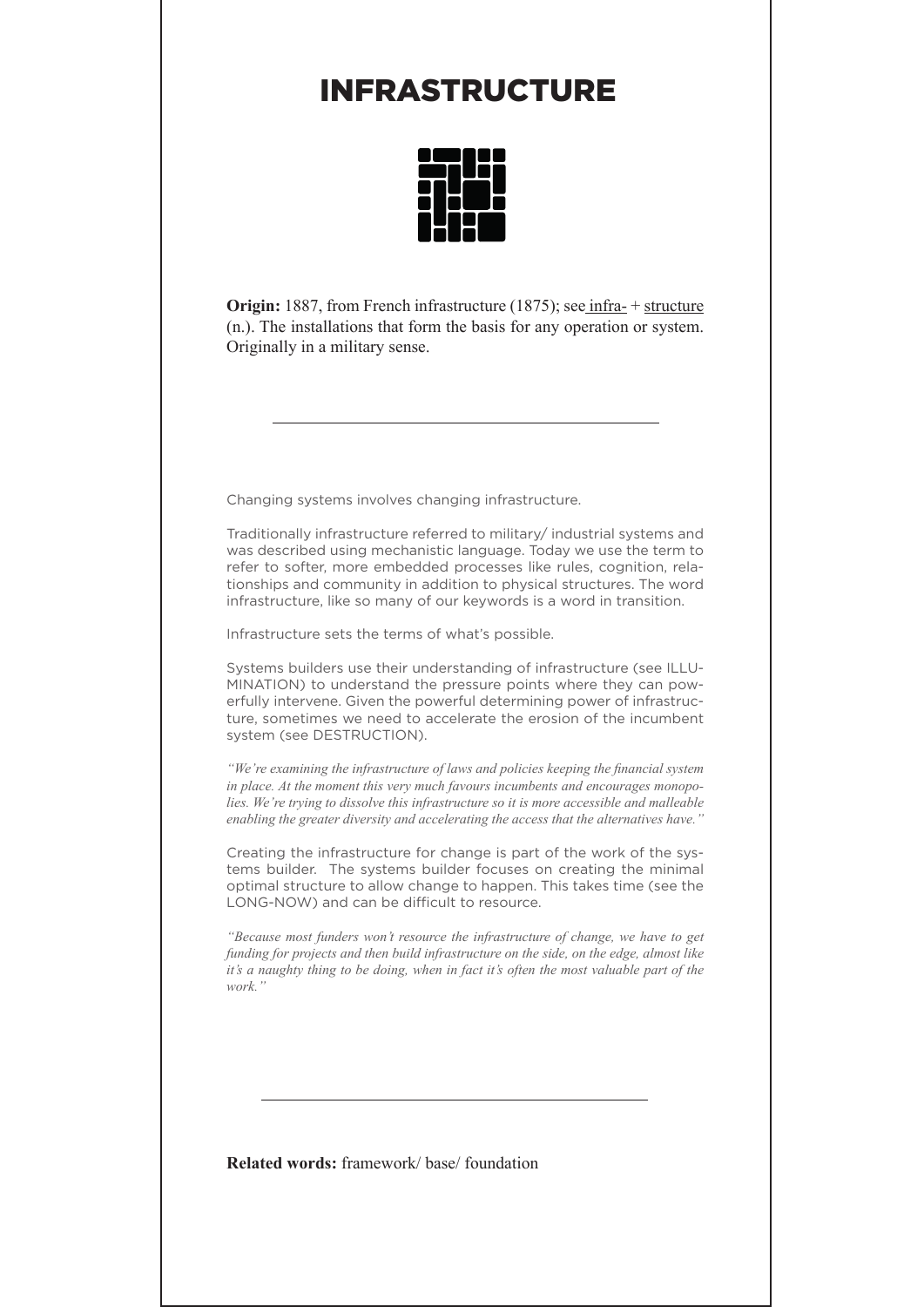### THE LONG-NOW(13)



**Origin: LONG** (adj.) **"that extends considerably from end to end,"**  Old English lang **"long,"** from Proto-Germanic \*langgaz (cognates: Old Frisian and Old Saxon lang, Old High German and German lang, Old Norse langr, Middle Dutch lanc, Dutch lang, Gothic laggs **"long").**

**NOW** (adv.) Old English nu **"now, at present, immediately; now that,"** also used as an interjection and as an introductory word; common Germanic (Old Norse nu, Dutch nu, Old Frisian nu, German nun, Gothic nu **"now"),** from PIE \*nu **"now"** (cognates: Sanskrit and Avestan nu, Old Persian nuram, Hittite nuwa, Greek nu, nun, Latin nunc, Old Church Slavonic nyne, Lithuanian nu, Old Irish nu-)

Systems change does not happen overnight. Systems changers need to develop a long-now perspective, understanding that change may take years, decades, perhaps even centuries to achieve. They may not see the fruits of their labours in their lifetime.

*"Saving the ocean is like building a cathedral, in that it won't be completed in our lifetime. You have to address that."*

Working to such a long time scale requires immense personal resilience. It also requires the ability to differentiate between the patience to persevere with seemingly intractable problems, and the discernment to know when change isn't happening because the tactics aren't working. All too often, funders hold innovations to account in a time frame that's far too short. This makes the innovation seem implausible, when what's implausible is the time frame itself. Take the example of the donor that after 18 years supporting organisations pushing for freedom of information, started to question whether this avenue of funding was a total failure. They persevered and in the 21st year of funding these groups, the game-changing Freedom of Information Act was passed.

A long-now perspective helps us cultivate the patience to understand that sometimes the alternatives we create don't thrive because the opportunity for them simply doesn't exist yet. The context isn't able to support them yet.

*"Through studying the market, we predicted the emergence of certain technological trends. We started to build out that way to meet them and then we just waited and waited for the inflection point, when a critical mass of vendors started offering the technology"*

Although there will be important moments of impact, as with the Freedom of Information example above, the work of systems changers is ongoing. It is not about 'fixing', or 'solving', or 'winning'.

*"I'm not out to win. I will not see a win"*

**Related terms:** long term thinking/ long attention span/ perspective/ patience/

[13] This phrase is borrowed from the Long Now Foundation, which fosters long-term thinking and responsibility.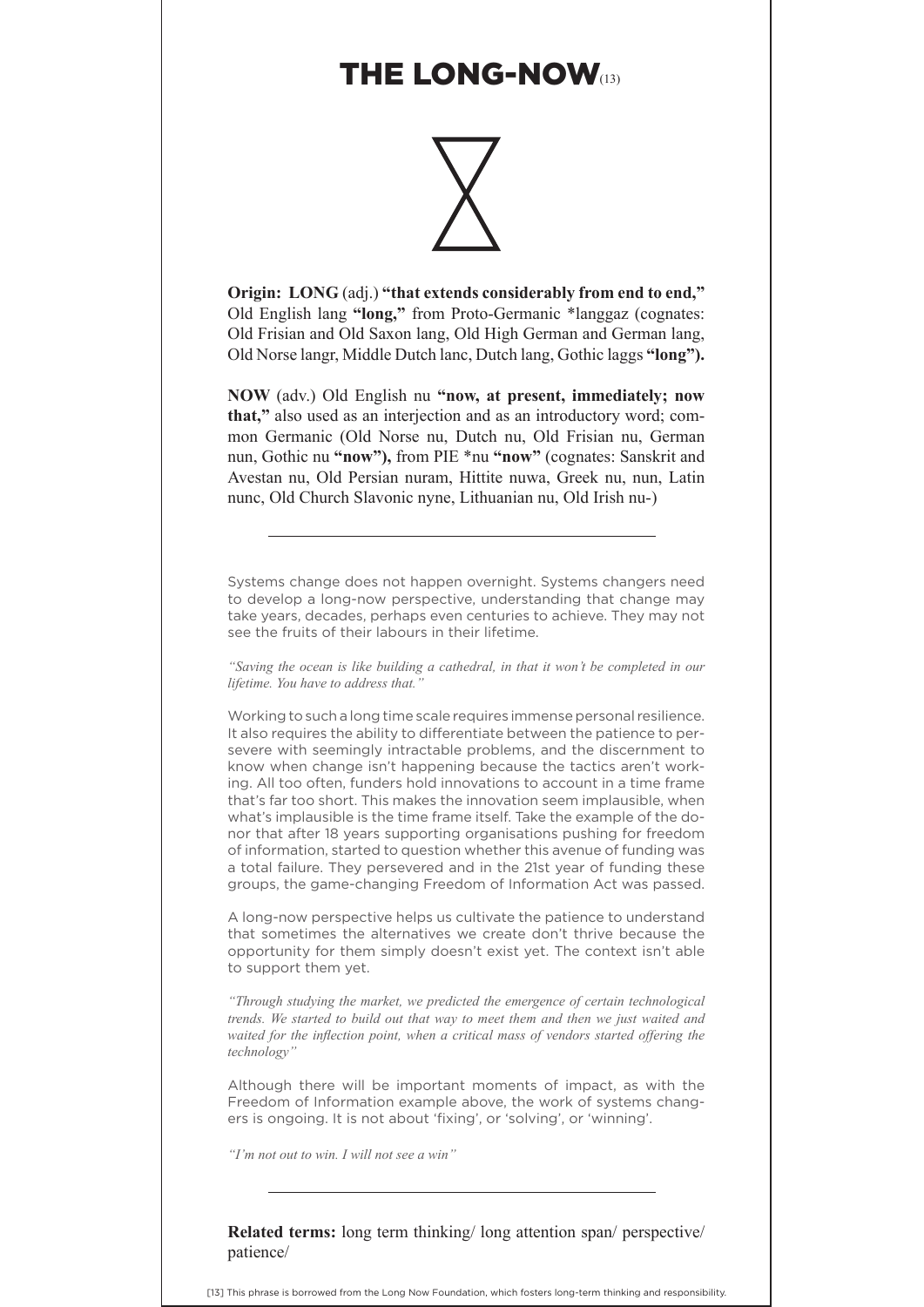### MAGNET



**Origin** mid-15c. (earlier magnes, late 14c.), from Old French magnete **"magnetite, magnet, lodestone,"** and directly from Latin magnetum (nominative magnes) **"lodestone,"** from Greek ho Magnes lithos **"the Magnesian stone,"** from Magnesia, region in Thessaly where magnetized ore was obtained. Figurative use from 1650s.

Creating magnets is an important tactic in systems change. These magnets can be physical objects, exemplar projects, or positive frames. They attract players to form new alliances and to get very practically involved in transforming systems.

Magnet objects are physical things that systems changers use to build coalitions. Take the example of B9 Shipping's 100% renewably powered commercial hybrid cargo ship. Through developing this groundbreaking physical object, B9 is also building alliances on sustainable shipping in the industry. Another example is Project Wild Thing, where a documentary has been used to create a large alliance of organisations focusing on helping children spend more time in nature. These physical objects can crystallise networks around systemic issues.

Magnet projects are the exemplars that show what is possible. They create new alternatives. They enable people to experience the future. They shift people's thinking about what is possible. Magnet projects can also break the mould for others, creating a new market for solutions and providing valuable learning for others to build on and create the next generation of change (see EMERGENCE).

Magnet frames are compelling and beautiful. We all have different definitions of beauty, so systems changers need to be agile, creating different frames for different audiences. These frames will entice rather than bully. Creating these frames requires systems changers to be able to move between different worlds and to be multi-lingual (see EMPATHY), *" I need to talk like a biologist and talk like an impact investor."*

**Related terms:** positive attractor/ exemplar/ targeted bait/ demonstrator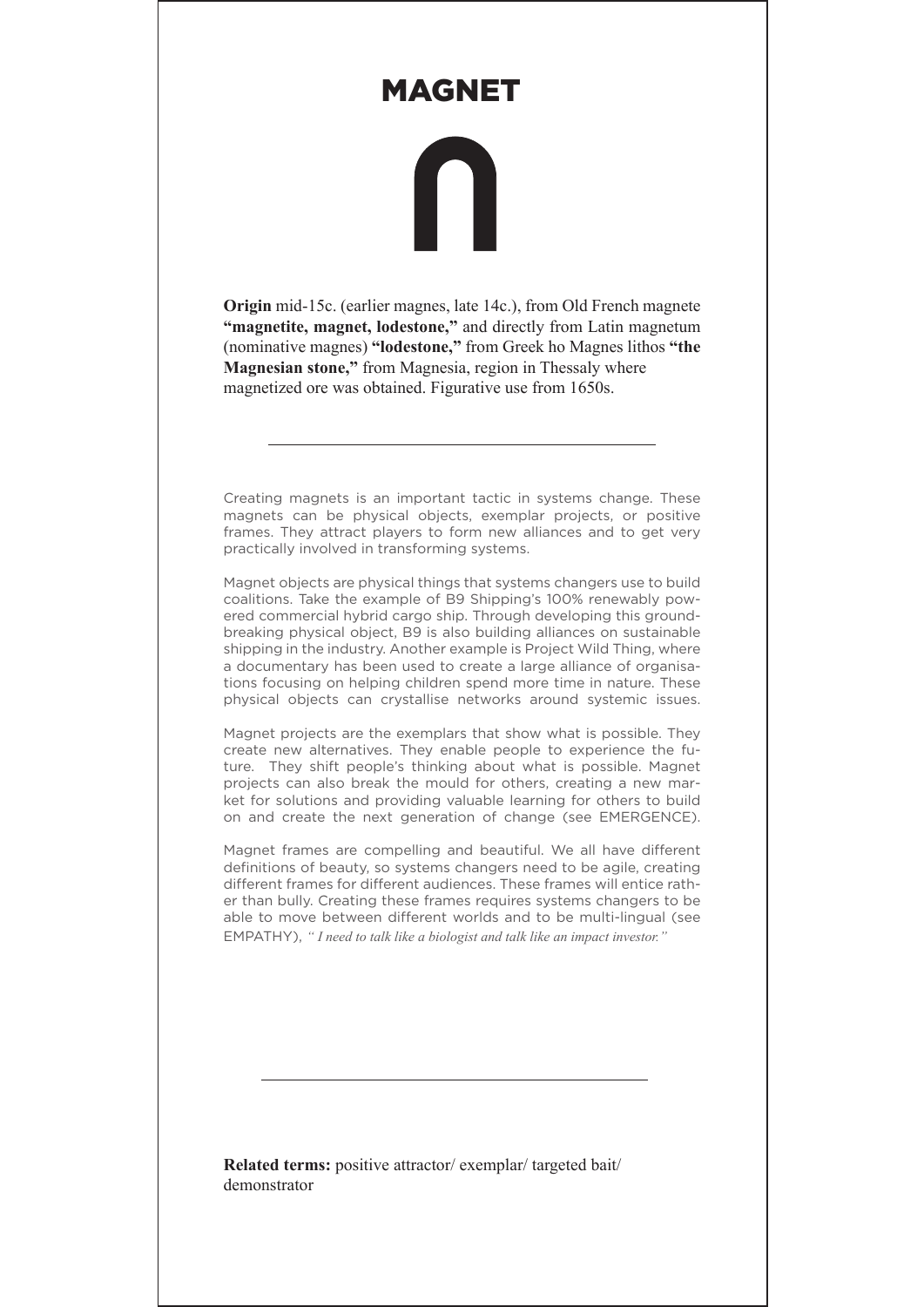### PLURALITY



**Origin:** late 14c., **"state of being plural,"** from Old French pluralite (14c.), from Late Latin pluralitatem (nominative pluralitas), from Latin pluralis **"of or belonging to more than one,"** from plus (genitive pluris) **"more".** Meaning **"fact of there being many, multitude"** is from mid-15c.

Fostering plurality is a principle deeply routed in ecology, where biologists have demonstrated the importance of heterogeneity. Systems achieve resilience through diversity, not uniformity.

Plurality refers to both the composition of the groups that systems changers convene and to the diverse tactics they use, often working on many different levels simultaneously. One participant coined the term 'radial change' to describe the multiple non-linear interventions points in her work.

Expertise can hamper systems change. Experts by themselves will take the discussion where it always goes. Systems entrepreneurs seek to disrupt the normal conversation. They design for difference.

Some systems changers are very intentional in ensuring their processes are open and plural, bringing in creative agitators from different disciplines and consciously curating the group to ensure generative conversations.

*"I was recently at an event to design a leadership course in an area that I've done a lot of work in. It bought together a diverse group from hedge funds to theatre directors to indigenous leaders. At first I thought, what's the point? What are these people with no sector expertise going to bring? It turned out to one of the most productive conversations I've had in a long time. It worked because the group were passionately committed to the outcome."*

However, plurality isn't always appropriate. Part of the art of systems change, is knowing when to narrow the focus.

*"We've found that at some stages when we need to align and accelerate action, less plurality is helpful. We need both diversity and focus at different phases."*

 *"We decided we only wanted to focus on people committed to building the future, rather than also engaging with incumbents who are resisting change. This meant less diversity in the group, but made it easier to align for action. We still work to ensure difference in this narrower group."* 

**Related words:** diversity/ heterogeneous/ multiplicity/ variety/ disparate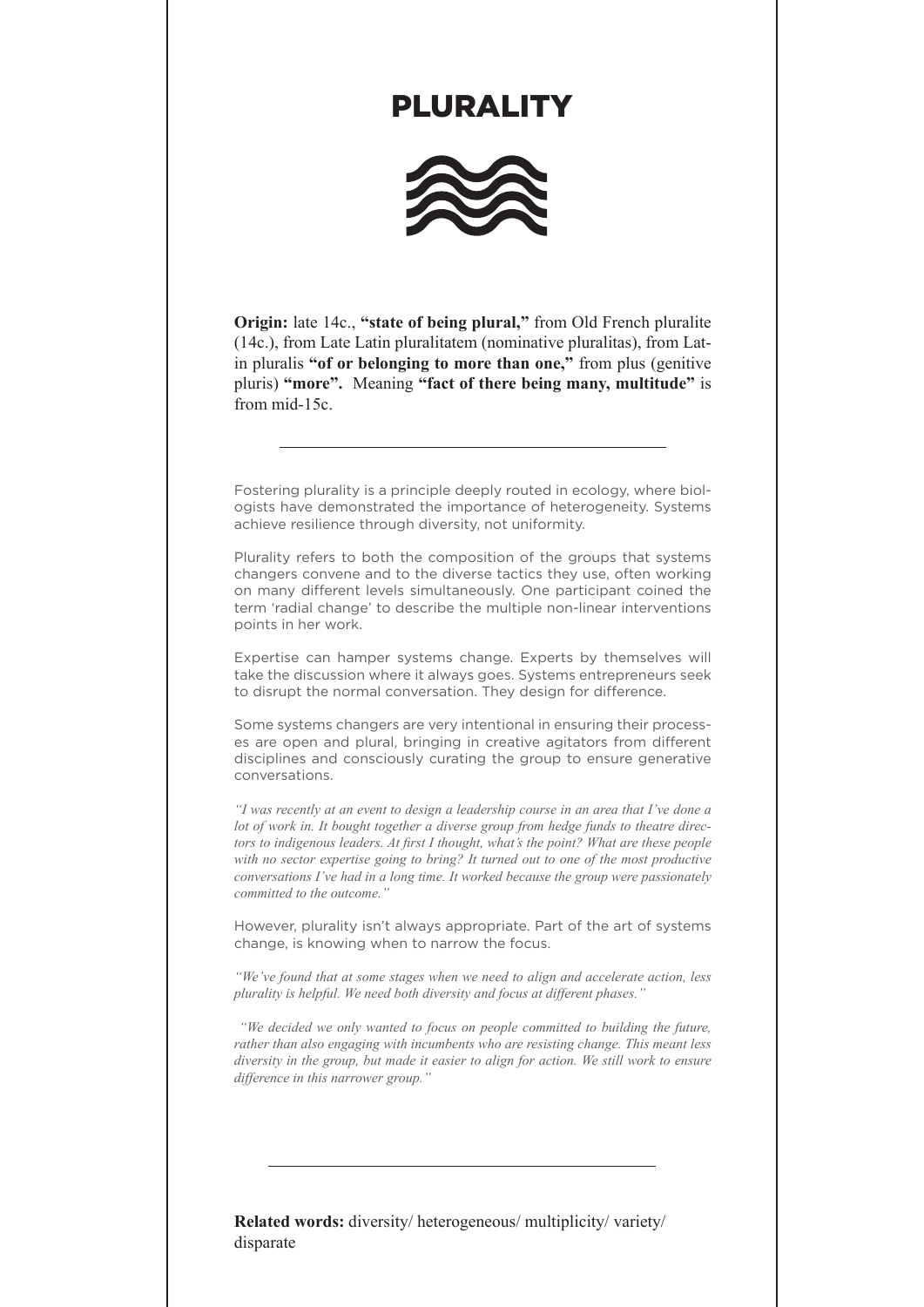### PROVISION



**Origin:** late 14c., **"a providing beforehand, action of arranging in advance"** (originally in reference to ecclesiastical appointments made before the position was vacant), from Old French provision **"precaution, care"** (early 14c.), from Latin provisionem (nominative provisio) **"a foreseeing, foresight, preparation, prevention,"** noun of action from past participle stem of providere **"look ahead"** (see provide). Meaning **"something provided"** is attested from late 15c.; specific sense of "supply of food" is from c.1600.

Provisioning has many meanings in the context of systems change.

Systems entrepreneurs often provision the safe places (see SPACE) where disparate actors can come together to connect their ideas and where uncomfortable alliances can be formed (see CHOREOGRAPH and HOLD).

Provisioning also refers to the act of sustaining change-makers who are creating models that demonstrate an alternative is possible (see MAGNET). Systems changers do this in a variety of ways, from championing individual entrepreneurs to building accelerator programmes (like the Civic Systems Lab), to providing leadership skills that help bolster these change-makers' chances of success (like the Campaign Lab which supports economic justice campaigners).

For those who fund systems change, provisioning is about providing the financial resources to get systemic work off the ground and to sustain it through its many twists and turns.

*"Trusts and foundations are beginning to talk more about the importance of funding system change, tackling the root causes of entrenched problems, not just the symptoms, and, with the benefit of independent resources and a strong belief in 'risk-taking', many are well placed to do so. At the same time, there is a responsibility to allocate precious resources wisely, making the allure of short-term, easy to attribute impact often irresistible. Thinking more about how we evidence long-term change in practical and meaningful ways over the short term may be key to unlocking a larder of trust and foundation provisions for this work."*

In feminist economics, provisioning refers to the notion that economies should focus on providing for people rather than more abstract ideas of value of creation. The end goal becomes the provisioning of life in all its forms. This strand of study, brings to light the kinds of activity we don't put monetary value on.

**Related words:** incubate/ nurture/ cultivate/ nourish/ affordance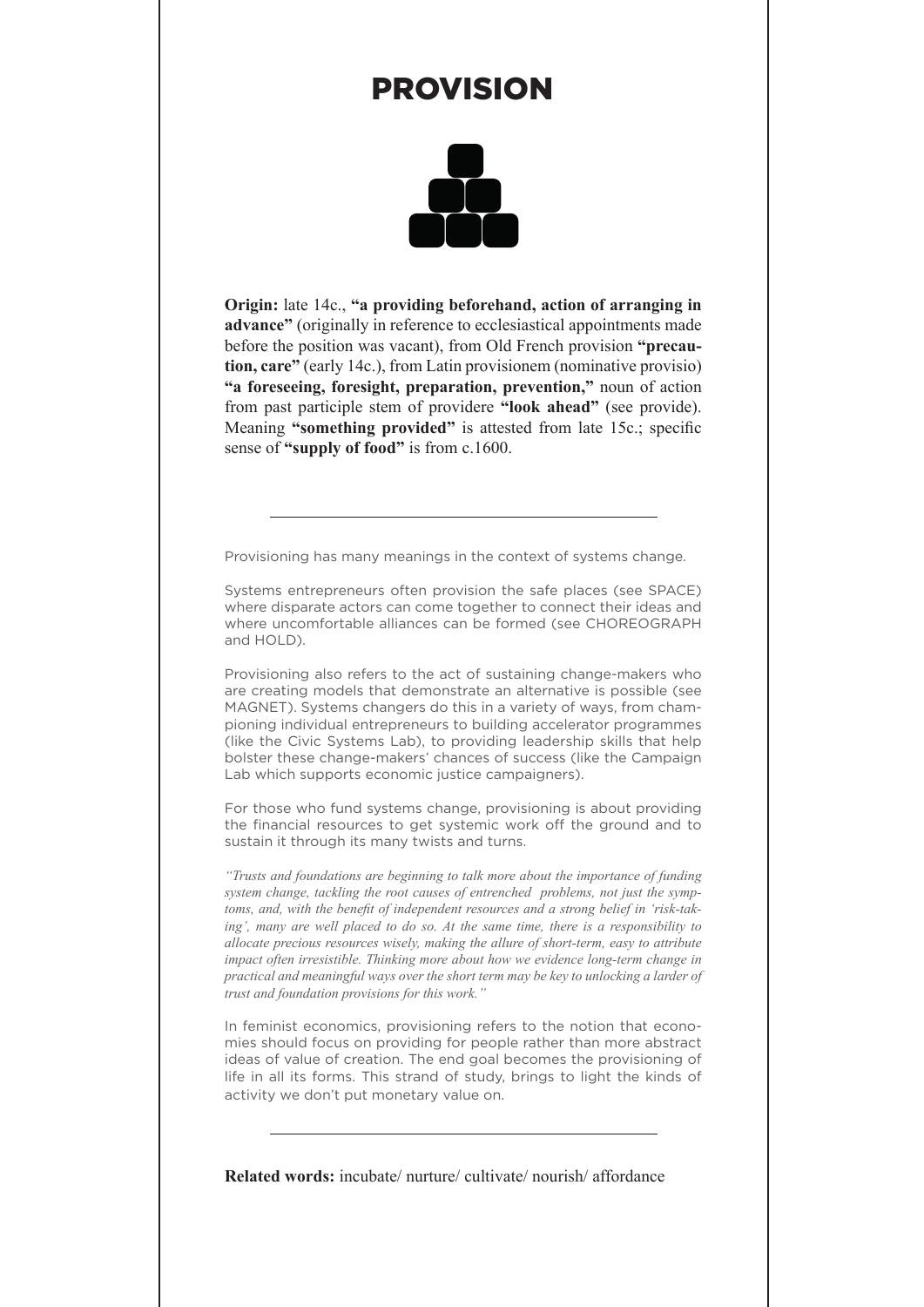### PURPOSE

**Origin:** c.1300, **"intention, aim, goal,"** from Anglo-French purpos, Old French porpos **"aim, intention" (12c.),** from porposer **"to put forth," from por- "forth"** (from Latin pro-"forth;" see pur-) + Old French poser "**to put, place**" (see pose (v.1)). On purpose "by design" is attested from 1580s; earlier of purpose (early 15c.).

Purpose is core to the work of systems changers. In recent years the way we use the word has shifted back towards the original definition, which was about intention (the why), as opposed to function (the what)

*"Purpose is about the beliefs and values that underpin extraordinary action"*

One community member coined the term "hearts-eye view", to express the purpose, passion and perspective that systems changers bring to their work. A connection to purpose provides a strong root in an uncertain world.

*"We are very intentional both about our own purposes and that of the Lab. The clearer we are on our purpose, the more attractive we are to others. It makes it easier for them to connect."*

A clear and strong purpose, can enable diverse groups (see PLURAL-ITY) who have coalesced around a project to overcome their differences (see UNCOMFORTABLE ALLIANCE).

The practice of clarifying purpose, of understanding the "why" is an introspective process whether on an individual, organisational or systemic level. The process often creates a vital opportunity for reflection (see SPACE). The answer is valuable, but so too is the journey we take to get there.

When systems dysfunction, sometimes this is because they have lost sight of their original purpose, other times it is because they need a new purpose.

*"We need to change the purpose of the health system from managing illness, to managing wellness. We need to change the purpose of the employment system from helping the unemployed find jobs in the short term to building employability over a lifetime."*

The systems entrepreneur can help systems develop a positive purpose that enables human life.

**Related words:** Intention/ values/ telos/ motive/ intention/ reason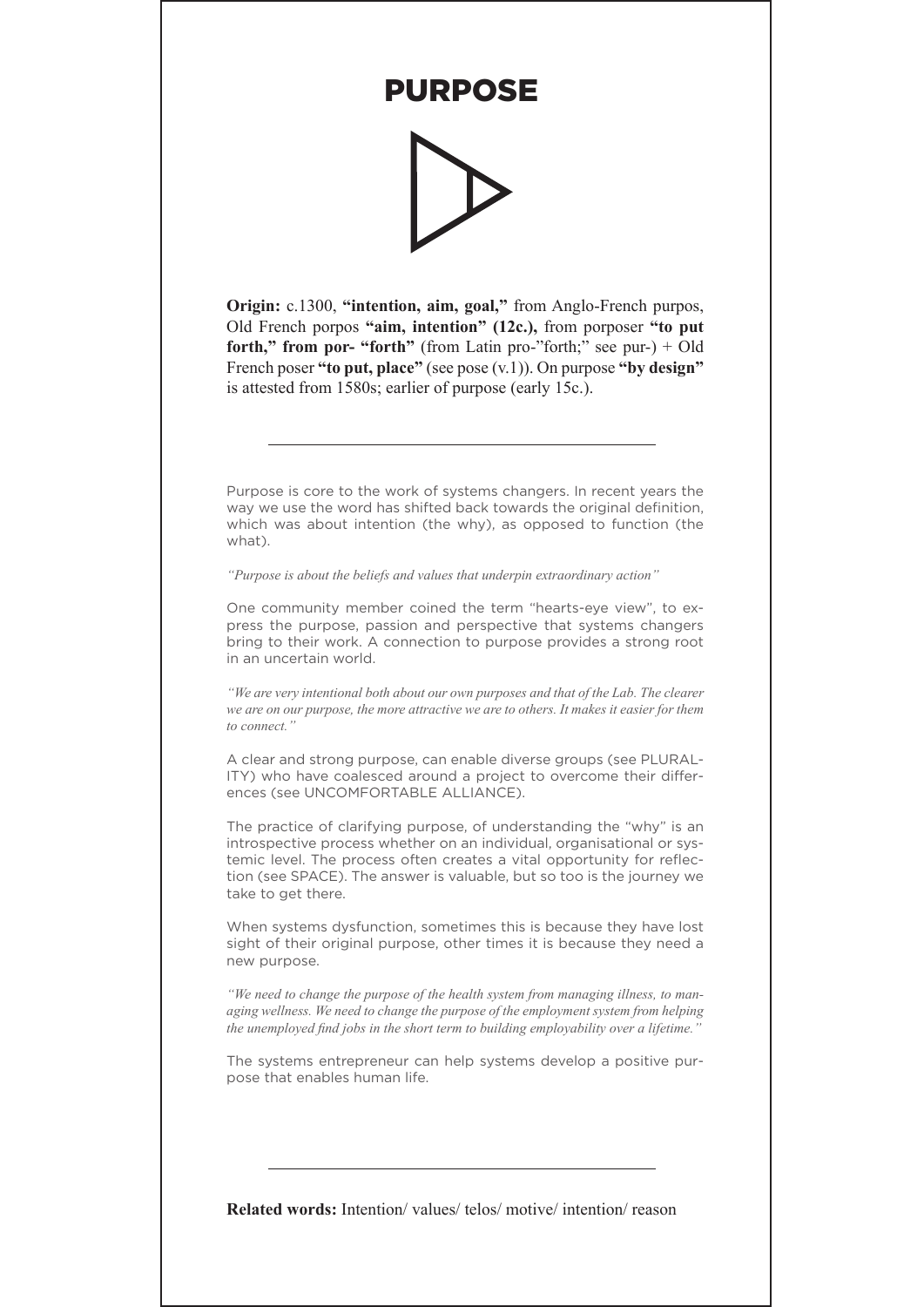### SEISMIC SHIFTS



**Origin: seismo-** word-forming element meaning **"earthquake,"**  from comb. form of Greek seismos **"a shaking, shock; an earthquake,"** from seiein **"to shake,"** from PIE root **\*twei- "to agitate, shake, toss."**

We are living through many seismic shifts, from global recession, to climate change, to the digital revolution. The underlying context is rapidly changing in all systems. Long-held myths are being displaced. The locus of power is shifting. The resulting cracks provide entry points for systems changers to transform entrenched systems. After all, it is much harder to have an impact in a closed system that is functioning well. These times of crisis (see UNCERTAINTY) are also times of opportunity. The craft of systems change is to recognise and seize that opportunity.

The work of the systems changer isn't just to note the seismic shifts, but to see the aftershocks, the resulting ripples, cascades, floods, erosion and spillovers.

*"We're looking at seismic shifts within finance itself, mapping where those shifts are occurring in the monetary system -- in areas like long term investment, impact bonds and innovation. We're mapping the movement of the undercurrents to help better connect, navigate and intervene."*

*"In the Comms Lab, we're working to identify shifting patterns in the advertising industry. We're mapping the shifting economic, political, conceptual and organisational trends. We're using this work to help the sector better understand the way the changing landscape is affecting their industry. Shining a light on the big shifts is really helpful in engaging them. It can act both as a carrot and a stick."*

**Related words:** crack/ fissure/ crisis/ tectonic shift/ chink/ fracture/ split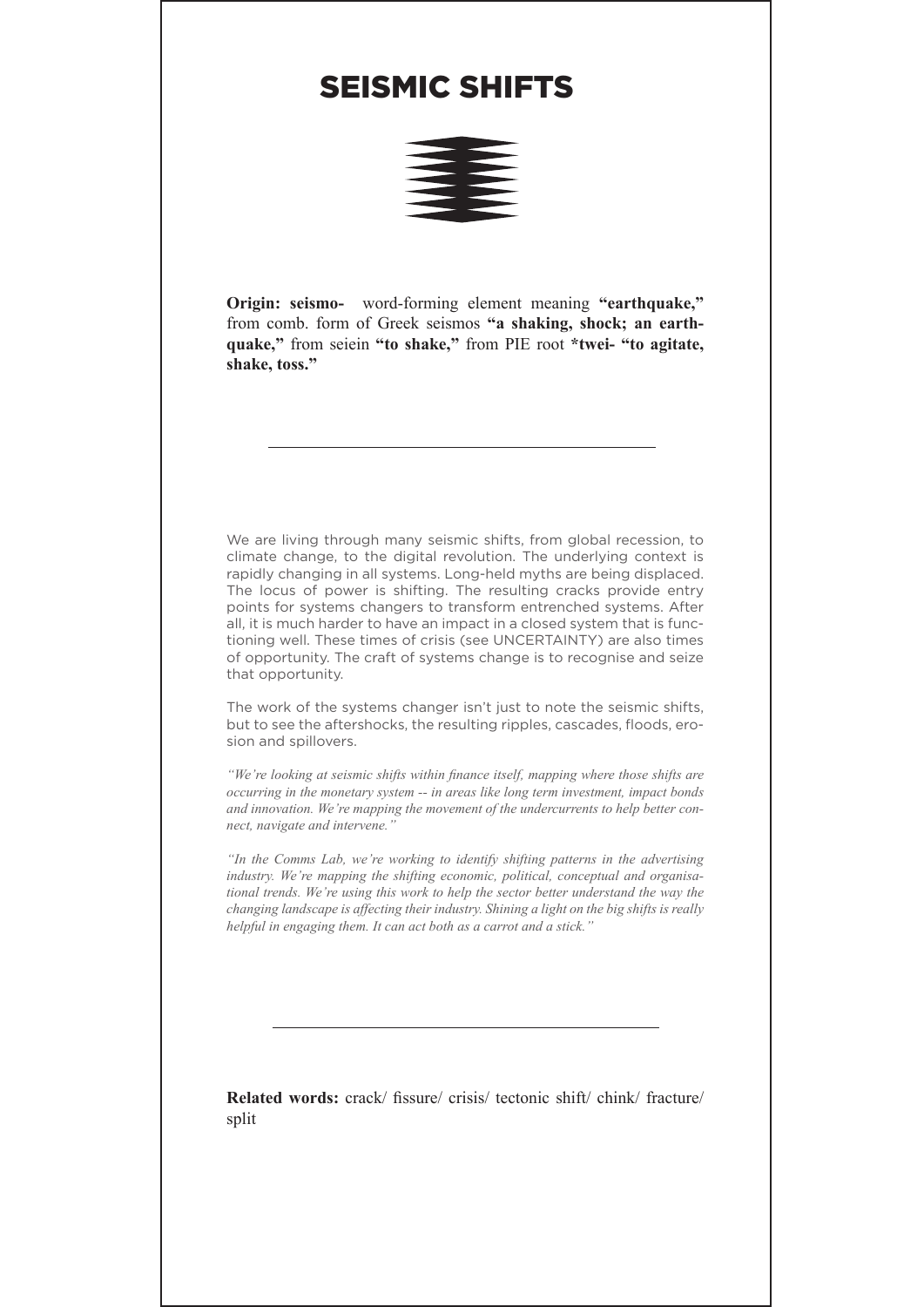### SPACE

**Origin:** (n) c.1300, "**extent or area; room"** (to do something), a shortening of Old French espace **"period of time, distance, interval"**  (12c.), from Latin spatium **"room, area, distance, stretch of time," of unknown origin** (also source of Spanish espacio, Italian spazio). From early 14c. a**s "a place," also "amount or extent of time."**  From mid-14c. **as "distance, interval of space;" from late 14c. as "ground, land, territory; extension in three dimensions; distance between two or more points."** From early 15c. as **"size, bulk," also "an assigned position." (v) 1540s, "to make of a certain extent;"**  1680s in typography; 1703 as **"to arrange at set intervals."**

The word 'space' has many uses in the context of systems change, from silence and the limits to language, to time to reflect, to the liminal places we create outside of systems.

It is important that we acknowledge the silences in our work. These silences may be because the things we want to express are unsayable. There are some concepts that cannot be defined. Systems change is about fundamentally transforming the structures that shape our lives. In breaking new ground we sometimes come across uncharted areas that we don't yet have the language to describe.

The silences in our work may also have other origins such as domination, resistance, inequality, convention, and secrecy. It can be helpful for us to become more aware of the unsaid.

Without the spaces between words, language would be incomprehensible; without the silence between the notes, music would be a cacophony. It is the gaps that make sense of the words, the notes and our work. As systems changers, it is vital that we create space to reflect; breathing space; empty time to allow us to understand our work. This space is essential if we are to continuously learn and iterate.

Creating a space outside of the system to build exemplars (see MAG-NET) is an important tactic in systems change. These liminal spaces operate as a bridge between the present and the future. They provide a safe space to experiment outside of the status quo (see HOLD). One of the key challenges for systems entrepreneurs is how to link this space back into to the existing system.

**Related words:** gap/ silence/ reflection/ liminal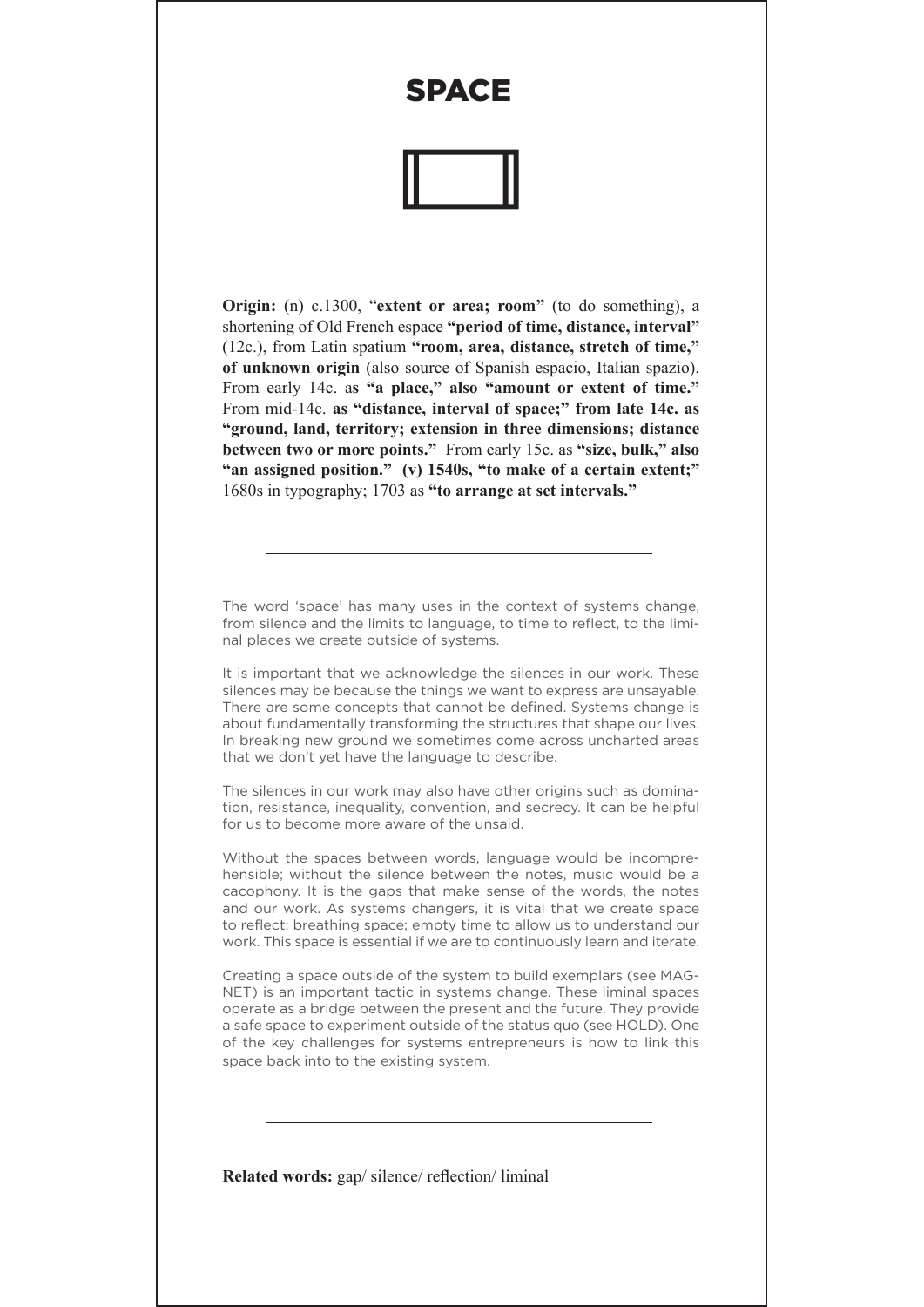### UNCERTAINTY



**Origin.** c.1300, **"of indeterminate time or occurrence," f**rom un- (1) **"not"** + certain (adj.). Meaning **"not fully confident"** is recorded from late 14c. (implied in uncertainty).

A large part of systems change involves defending a space for uncertainty (see HOLD) and helping others get used to feeling uncertain.

*"I feel good about being uncertain. My job as a systems entrepreneur is to hold the uncertainty and to enable the process"*

As a society, most of the time we try to avoid being uncertain. The word has negative connotations. Look it up in a thesaurus and you will find lists of synonyms like anxiety, confusion, distrust, suspicion, weakness and insecurity. Many people and organisations find uncertainty extremely uncomfortable. As a result we come to conclusions too early, we try and make meaning too quickly and we give up too easily.

As systems changers much of our work is uncertain. This doesn't mean we lack rigor -- we can act strategically, analysing the system (see ILLUMINATE) targeting different pressure points (see INFRA-STRUCTURE) and delivering crafted processes (see HOLD), but we cannot predict the outcome.

Changing systems is full of curveball moments. We have to learn to expect the unexpected. We have to get rigorous about uncertainty, both developing the personal skills to enable us to handle it, and the process skills that enable us to work with it.

*"I think there's a kind of predictability to unpredictable events. I want to map these out. To produce a topology of unexpected events- noting categories and where they will repeat."*

*"I've banned the word failure from my vocabulary because it implies that you know what success is. And in this work we don't always know success is. Instead we are constantly experimenting."*

**Related Words:** undetermined/ unpredictable/ unsettled/ chaotic/ messy/ fuzzy/ stochastic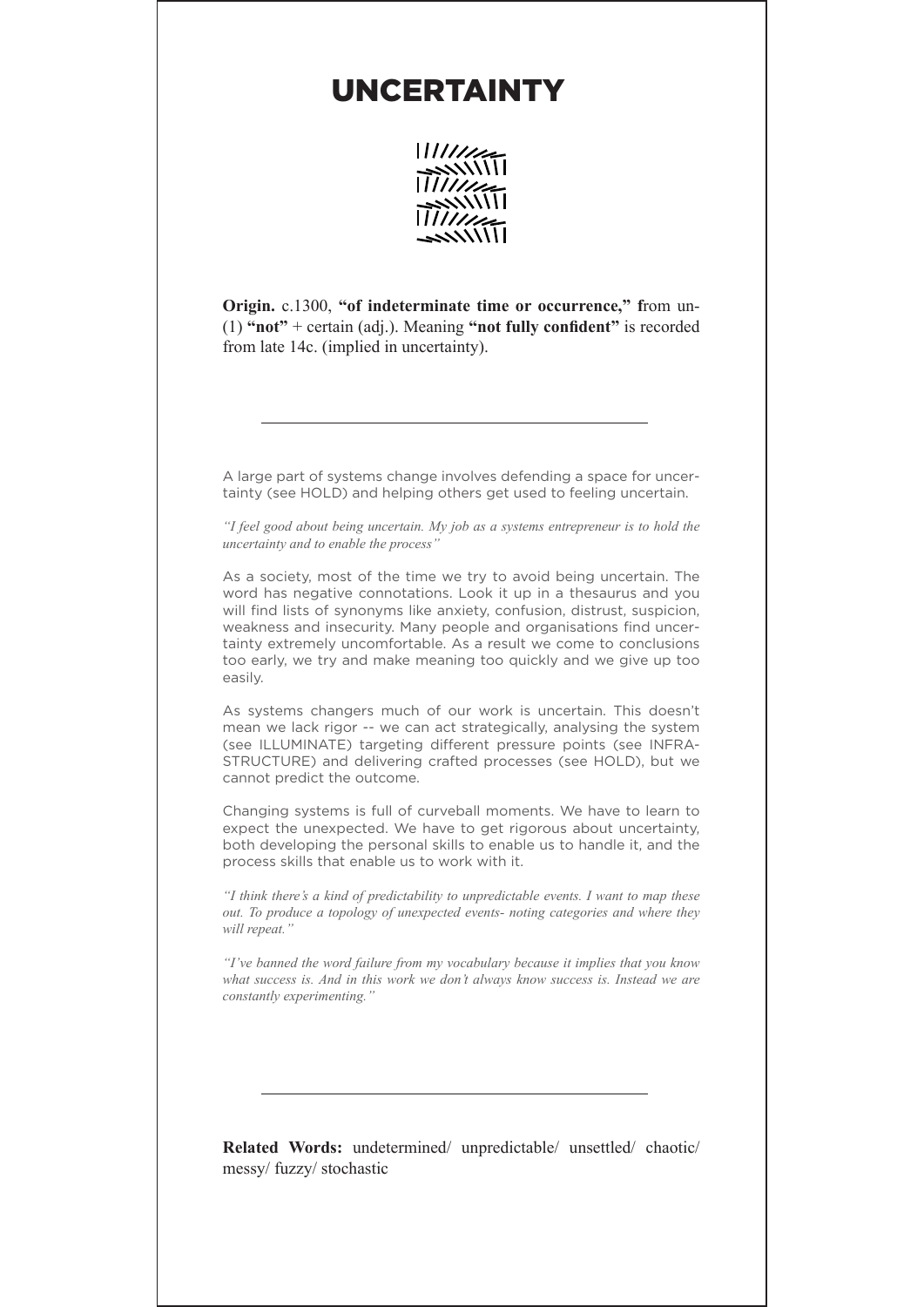### UNCOMFORTABLE ALLIANCE



**Origin: Uncomfortable** (adj.) early 15c. **"causing bodily or mental discomfort, affording no comfort,"** from un- (1) **"not"** + comfortable (adj.). Intransitive meaning **"feeling discomfort, ill-at-ease"** is attested from 1796.

**Alliance (n.)** c.1300, **"bond of marriage"** (between ruling houses or noble families), from Old French aliance (12c., Modern French alliance) **"alliance, bond; marriage, union,"** fromaliier (Modern French allier) **"combine, unite"** (see ally (v.)). As a bond or treaty between rulers, late 14c.

Systems changers often find themselves forming uncomfortable alliances. A key job of the systems entrepreneur is to help players with very different perspectives, culture, values and ways of working (see PLURALITY) find enough common ground to be able to work together. Extraordinary achievements are often based on difficult partnerships.

.

*"When The Finance Innovation Lab launched, the World Wildlife Fund and the Institute of Chartered Accountants for England & Wales were very unlikely bedfellows. At first these very different organisations had major differences of opinion, yet it was from these very disagreements that some of the most interesting ideas emerged. Although these rocky discussions are some of the hardest parts of systems entrepreneurship, they can yield some of the most valuable work."*

Although diversity breeds innovative thinking, ultimately, a systems entrepreneur aims to help people connect across their differences, so they can work together constructively and create a path that didn't exist before. One way of doing this is by reminding parties of what both what they share (see PURPOSE) and of the wider context.

Take, B9 Shipping, an organization working to build a 100% renewably powered commercial hybrid cargo ship (see MAGNET). This involves bringing together naval architects like Rolls Royce, who have large research budgets and long time frames, with offshore yacht manufacturers, who are more maverick with tighter timeframes and budgets. Both have firm (and different) beliefs about how to innovate. B9 is trying to create a middle way that is lower risk than the offshore yacht manufacturers are used to, and faster than the naval architects are comfortable with. B9 steers the partners through the inevitable clashes by reminding them of the higher context, offering them a vision of a 'ship for all of you'.

Many systems changers are not experts in a particular field of the system they are transforming (see EMPATHY). This lack of sector expertise can be a key element in building uncomfortable alliances, when it translates into the ability to remain neutral, not to take sides. If you come with a strong agenda, then you will have little success in building uncomfortable alliances, as your bias will attract people who agree and repel people who disagree.

**Related words:** unlikely allies/ constructive disagreement/ plurality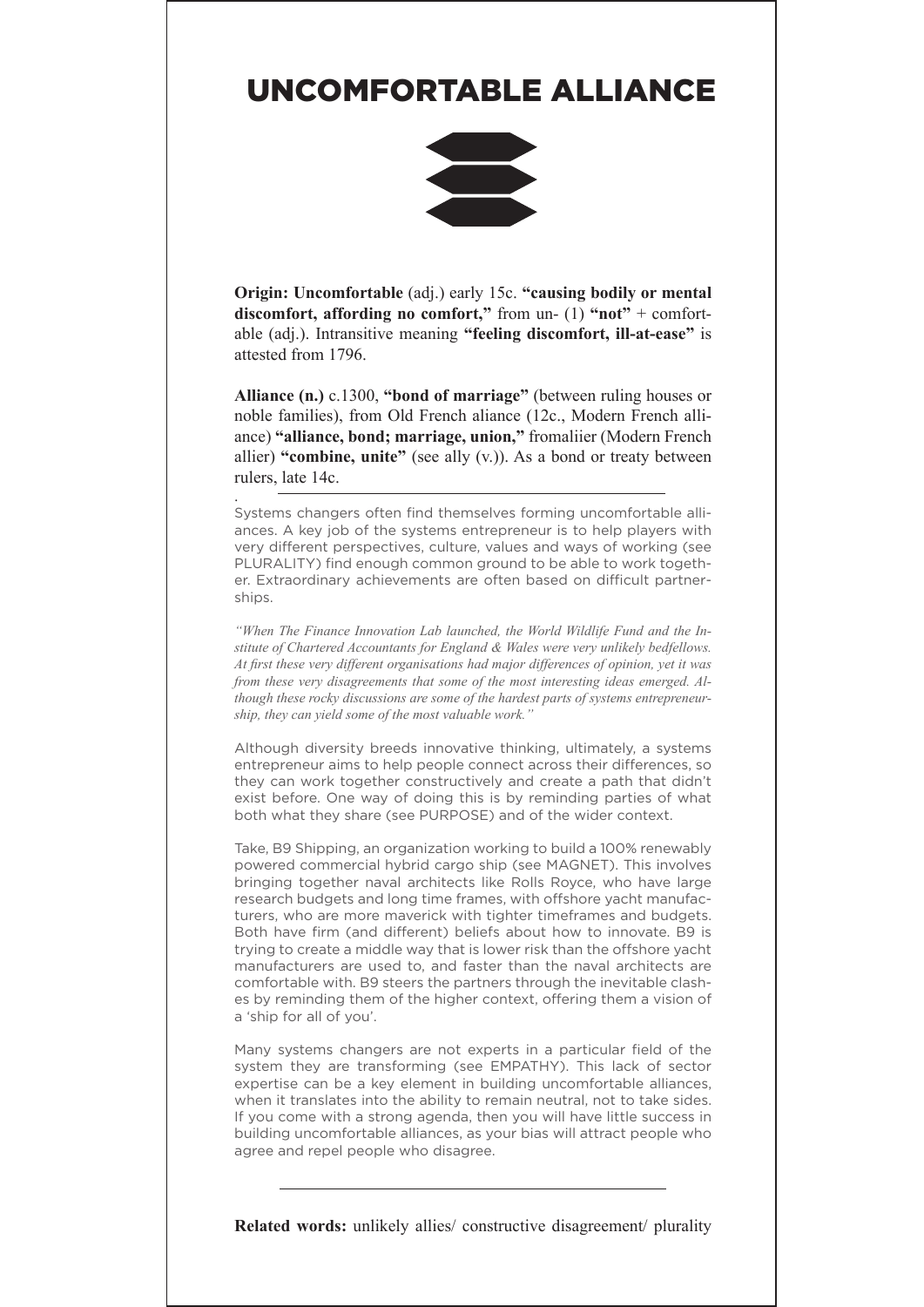### QUESTIONS

The Keywords event was an attempt to begin a conversation, rather than to lock down a vocabulary. We want to ignite a noisy discussion about the words we use to describe our work changing systems. We want you, the reader to suggest alternatives, to disagree, to edit. We want you to take these words and make them your own, to find vivid replacements, to translate them for different communities.

We all see the world differently. We have different entry points into different systems. We use different words to describe the work we do. Yet during the course of the Keywords event, we found common themes. We found words that rang true for practitioners working across diverse communities. We tentatively began to develop a shared language. But, as with any event worth its while, we were left with at least as many questions as answers. We would like to end with these questions…

**Keywords for whom?** There were big questions about the kinds of words we were identifying. Were we looking to select and compare the 'words in motion' in our respective fields, as Raymond Williams did with the original Keywords book? Or were we looking for the words that would help us communicate our work to external audiences, like community members, donors and influencers? Or were we looking for the internal common language that unites our systems changer community & distinguishes it from other approaches to change?

During the event, it felt like there was most energy and passion behind the latter with participants unearthing words through deep, meandering conversations about what they did on a day-to-day basis. But that's not to say there wasn't some confusion…

**Do we need to define the practice before we define the language?**  Words seemed to be most meaningful for participants when they emerged from stories they told one another about what they actually do. Participants first needed to make sense of all the activities involved in their work (systems change work is by its very nature often very broad in scope) and only then were they able to generate words that held meaning for them. Talking about words without talking about their context wasn't helpful.

**Are we systems 'entrepreneurs'?** Some participants objected to this term as much of their work is at odds with the practice and discourse of entrepreneurship. Rather than seeking to build and develop one organisation as an entrepreneur does, systems changers are frequently concerned with weaving together networks, with bridging organisations and sectors, with enriching an ecosystem of organisations. Others felt that this debate was part of the challenge that brought us together at the event. That we need some kind of language in order to be seen as an emerging movement for change and that the term 'entrepreneur' captures the risk, the commitment (it's not just a 'project') and the dynamic experimental nature of the activity.

**Should we even be reducing our concepts, strategies and experiences to single words?** Many participants felt that phrases, or even paragraphs might be a better way to capture the spirit of their work.

**Are words themselves inadequate?** As a group we kept butting up against the limits of language. As one participant put it, "words are flat and we are talking about dynamic processes". Another stated, "we all deal in areas of immense uncertainty, how do you talk about something when you don't know what it is yet?" In this context, metaphor became very useful. Words like infrastructure and choreography were 'borrowed' from other disciplines and seemed to bring to life some of the concepts participants struggled with the most.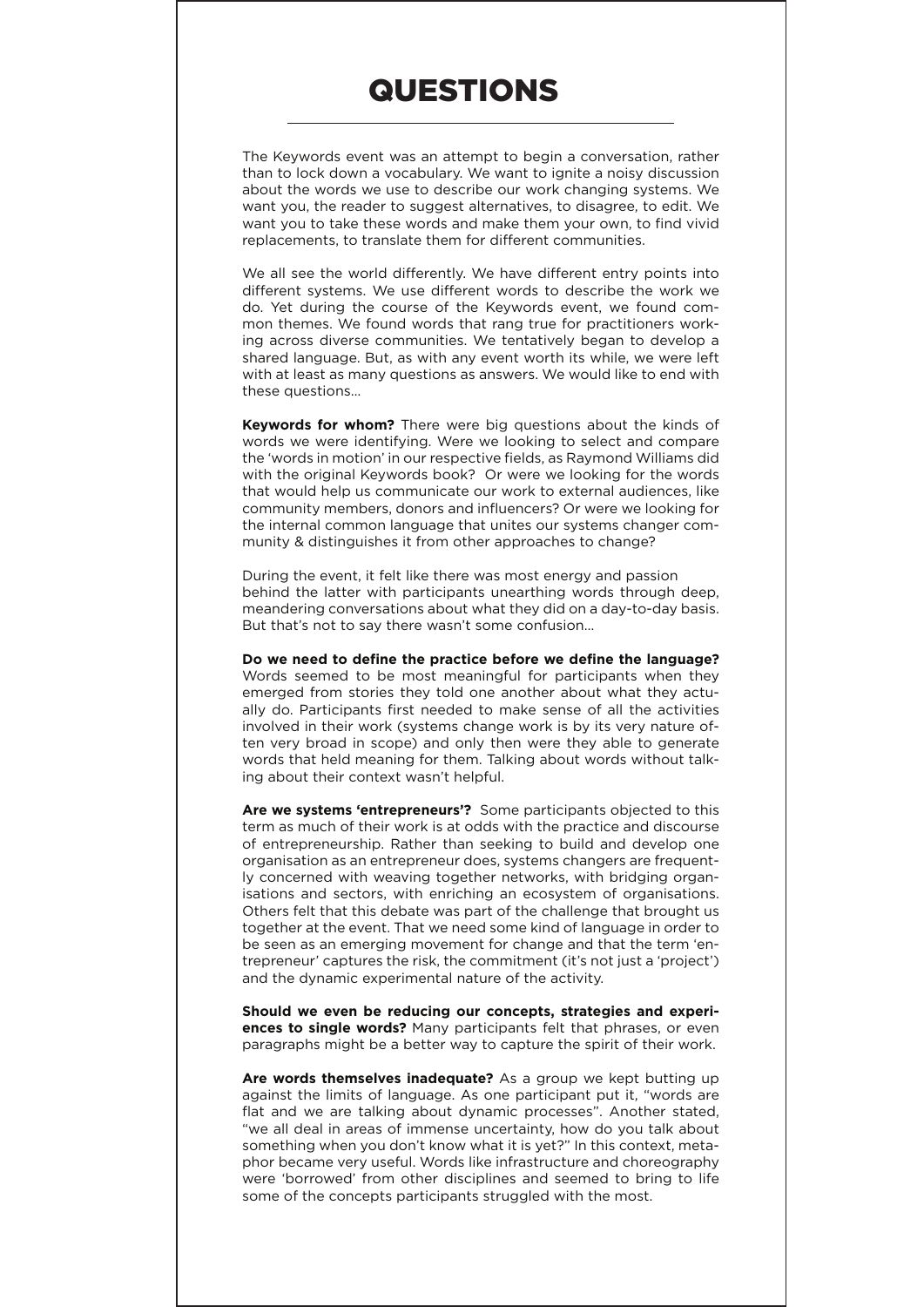**Do we borrow words from particular areas?** We seemed to appropriate words from a handful of disciplines; engineering ('demonstrator' the version before the prototype and 'trimtab'- the leverage point in the rudder that moves the whole ship), biology ( 'ecosystem', 'osmosis'), geology ('bedrock', 'erosion', 'seismic shifts', "fissure") and textiles ('weave' and 'thread') were the most common source of metaphor for the group.

**What about Keywords from other cultures?** System changers operate in different communities, cultures and contexts around the world. These words may be a starting point in helping to learn from one another and connect across distances. Other cultures might provide valuable language, concepts and metaphors that could provide new perspectives on our work.

**Do we have to agree on the meanings of words?** Words can have many meanings. Certain words can become contested spaces rather than usable vocabulary. We found that the inquiry into the different meanings of words was often more valuable than agreeing a common meaning.

**What about silence?** Sometimes what is not said is just as important as what is said. Although participants brought up its importance, we didn't have space to explore the location and origins of the silences in our work.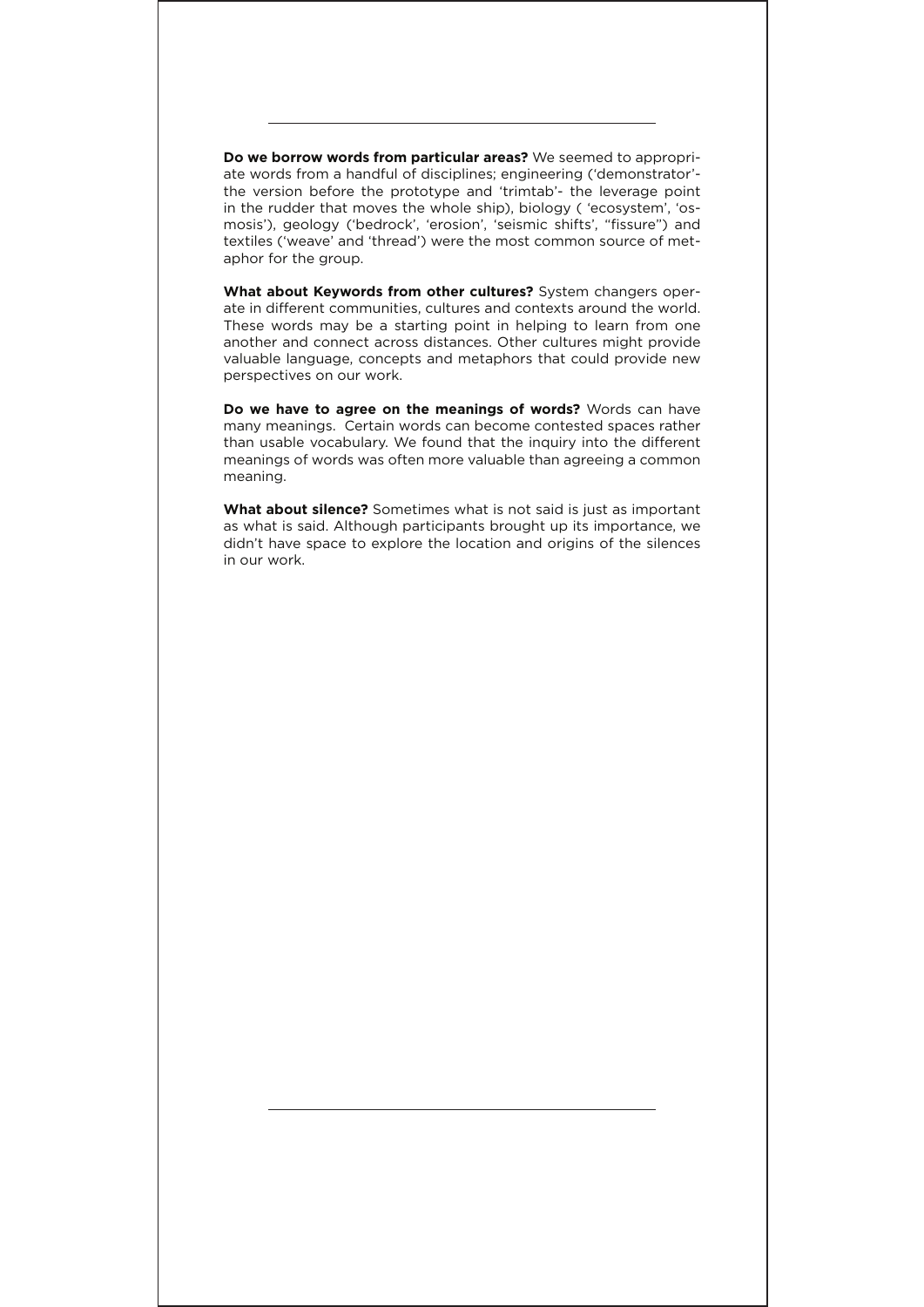### PROCESS

Rachel Sinha and Marc Ventresca devised the Keywords workshop over a series of months, with the support of colleagues. We came together to design a process that might capture the meaningful Keywords from this community. In this section, we offer a process narrative of the Workshop to help others build on our design. We conclude by looking at lessons learned.

#### **OUR OBJECTIVES**

The workshop was designed so that:

// The disparate groups of people convened could start to find common ground, explore shared identities and start to feel like a community

// We were able to identify a set of keywords for systems entrepreneurs, with explanations and etymology that could be turned into a publishable output; the first of which would be a concise lexicon of keywords for systems entrepreneurs

// We could learn from the experience of hosting this initial workshop and feed this into designing future events on language and systems change

To help build a sense of shared purpose the workshop was designed to be exploratory, reflective and intimate. We used participatory processes to maximise the opportunity for participants to meet one another, have good conversations and become friends.

#### **PARTICIPANTS**

The community that gathered were a remarkable and distinctive group, some are systems entrepreneurs; others do the infrastructure work that allows systems change to be possible; others are the observers and intermediaries who support systems entrepreneurs (a full list of attendees can be found in the appendix). We invited along several recent MBA alumni and current research students, many of whom had substantial experience of social innovation.

### **WORKSHOP STRUCTURE AND ACTIVITY**

#### **Pre-Workshop and the welcome dinner**

In the weeks prior to the Workshop, we circulated a reading list to participants. We also pointed participants in the direction of the work of Raymond Williams, Keywords: A vocabulary of culture and society (1976). The Workshop convened late on Sunday afternoon, 2 November and continued all day 3 & 4 November. We kicked off with a welcome at Oxford University's Saïd Business School, followed by an intimate dinner, where we shared stories of trying to communicate our work – and laughed together rather a lot. The dinner activity was designed as a deep listening exercise where one person asked questions, another answered and a further one or two listened

for themes and interesting twists and turns. The listeners reflected back after each person had spoken to build connection and deepen understanding and then the next member of the community picked up the role of storyteller.

#### **Day 1**

Day one was designed to generate a breadth of keywords. We asked the participants to work in groups of three or four to keep conversations manageable and to generate as many keywords from as many perspectives as possible, noting them individually on post-it notes. In some cases participants generated so many words they resorted to sticking post-it notes onto table legs.

We used a subsequent game of bingo designed to cluster these words on the wall and to see the overlap between tables. This exercise, despite being lively, did not help us move to a more concise lexicon of words. Rather, the breadth of words was substantial; the whiteboards were covered with clusters of brightly clustered post-it notes. But no analytically or substantively robust categories emerged as the participants attempted to build meaning into the broad range of words.

Participants tried grouping them into 'why', 'how', 'what' categories, which provided order, but not satisfaction. This exercise did generate additional board clusters of 'toxic words' and 'words to avoid'. In the debrief after and in many small conversations in the breaks, we reflected on the range and found broad agreement that we had generated words that described the full spectrum of social change from movement building, to social entrepreneurship, to CSR. These were not keywords for system change. They did not mark out the role of systems entrepreneurs well enough. We were confronted with the challenge- how to get closer to words in use and to keywords that engage and express the work of system entrepreneurs?

We adapted the Workshop design to reflect this realisation. We had planned a model building exercise where each participant would take a word category and generate further keywords that would fit within it, but it was clear what we needed was more depth rather than breadth.

After an introduction on the meaning and use of metaphor by Ella Saltmarshe, participants set about using art materials to build a model of a metaphor that described their work. Each member of the community then shared their model and the meaning behind it. This was a positive exercise as it unearthed some of the deeper, harder to articulate experience, of participants, rather than a topof-mind description of what they do. Participants also argued for paying more attention to phrases and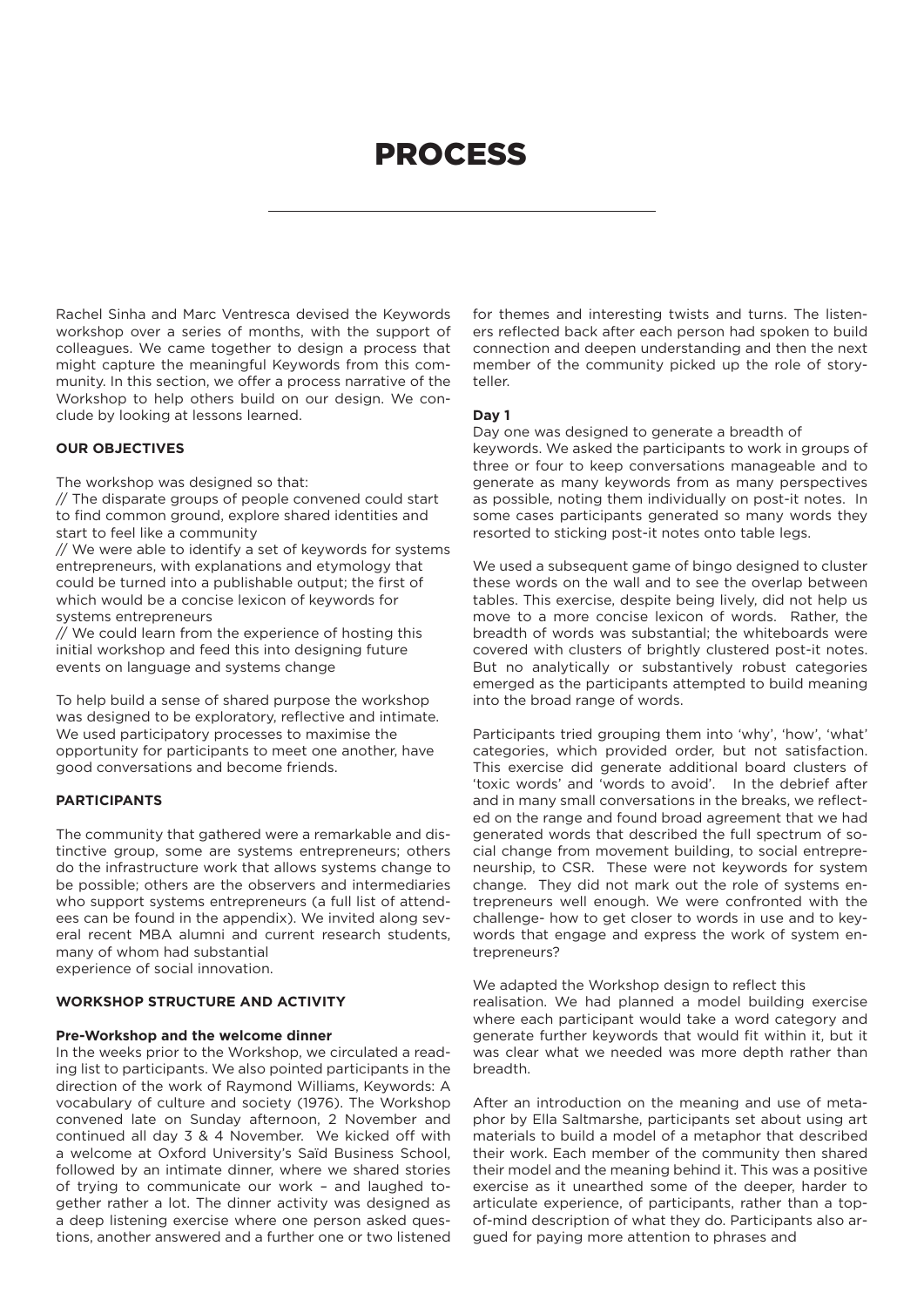compound words. There was active, critical engagement and a series of small group debates and conversations about the point of 'keywords' for system change and whether and how other word forms were relevant.

At this point, we asked the participants to pull out a maximum of five keywords each from the model-building exercise. They stuck these up on a separate wall and we allocated three small stickers, to each participant. Their task was to choose just three keywords from the hundreds of words now on both walls.

This exercise greatly reduced the number of words overall and also started to identify words with more complex meanings. This smaller set could be categorised according to 1) phrases that described the nature of a systems approach, e.g. 'change the frame' 2) words that described the nature of systems themselves, e.g. 'complex' 3) words that described what systems entrepreneurs actually did, e.g. 'build' and 4) words that pointed to words in transition in the usage of systems entrepreneurs, e.g. 'infrastructure'. The group had conversations also about verbs and nouns, and again why word phrases were important.

Although everyone had chosen three favourite words, there was a palpable feeling of disappointment in the room. When we looked at these resulting 'Keywords' as a group, some were contested ('values' for example

suggests there is a good set of values and a bad and that a system entrepreneur is making judgments based on those). They were words that were already in common use ('systems thinking' -- wasn't that just describing the whole field? How did it help us?). The most interesting words seemed to be around what systems entrepreneurs did and yet the list lacked coherence or depth. Several delegates pointed out that while these words might have had described our diverse work, these were not the words they actually used in practice.

We left the room with mixed feelings, and a general sense of frustration. Focusing on breadth rather than depth highlighted the challenge that system entrepreneurs had been convened to overcome. There is a general language that can be used to describe their work, but it lacks powerful words, which really helped them make sense of their own experience or articulate it to the outside world in a compelling way.

We had planned to come back together after dinner for some provocations about language. As the dinner conversations become more lively and diverse, we agreed that a night off would be make more sense. We closed with the request to participants to think carefully about a word they liked and a word they didn't like and adjourned to allow conversations to wander and participants to reflect in their own time.

#### **Day 2**

Day 2 was designed to generate meaning for our words. There was some discussion about how to best go about this given the results and experiences of the words generated on the previous day. We had planned personal reflection time, with a stream of consciousness exercise; instead we invited participants to pair up and go for a walk outside for 40 minutes, to share and reflect on a word that had stayed with them overnight. This gave participants space to digest and share ideas that had emerged overnight, to process what had happened so far in the workshop, and to explore in depth the meaning of a word that meant something to them.

What seemed to best engage participants was focused group discussion around the actual work of a systems entrepreneur. Two broad word themes that had emerged the previous day were 'build' and 'un-build'. We decided to let the participants self-organise into groups depending on which of these themes they felt most called to discuss. One group chose to talk about un-build or the role of destruction in the work of a systems entrepreneur. The majority of people (three groups) focused on different aspects of 'build' -- leadership, process and strategy.

The four groups moved in different rooms. We asked them to come up with a set of meaningful keywords and to populate each keyword sheet with stories, examples, or connected keywords that would add richness to the description. After the first session each group reported back to the wider community, to help bring some coherence and chance for reflection from others. They then returned to discussions to build on what they had already done, in the light of that feedback.

These work sessions generated a wide range of outputs, keywords assembled various ways with supporting meanings and other words. One group produced three keywords, each with a dozen further keywords clustered around the three. Another group cultivated an intricate diagram of inter-locking keywords, with additional dozen of words that they believed required discussion and definition. The two other groups provided a dozen words each, with descriptors, stories, and context.

Finally in the mid-afternoon, the groups reconvened to share what they'd produced. Each of the presentations generated comments and reactions, and often more examples and words. There was a palpable sense that we were beginning to find the kind of shared language that felt meaningful for this community. The groups had generated different levels of context setting information around their keywords, so the original groups convened in different sets to help those who had written little down, to generate more content.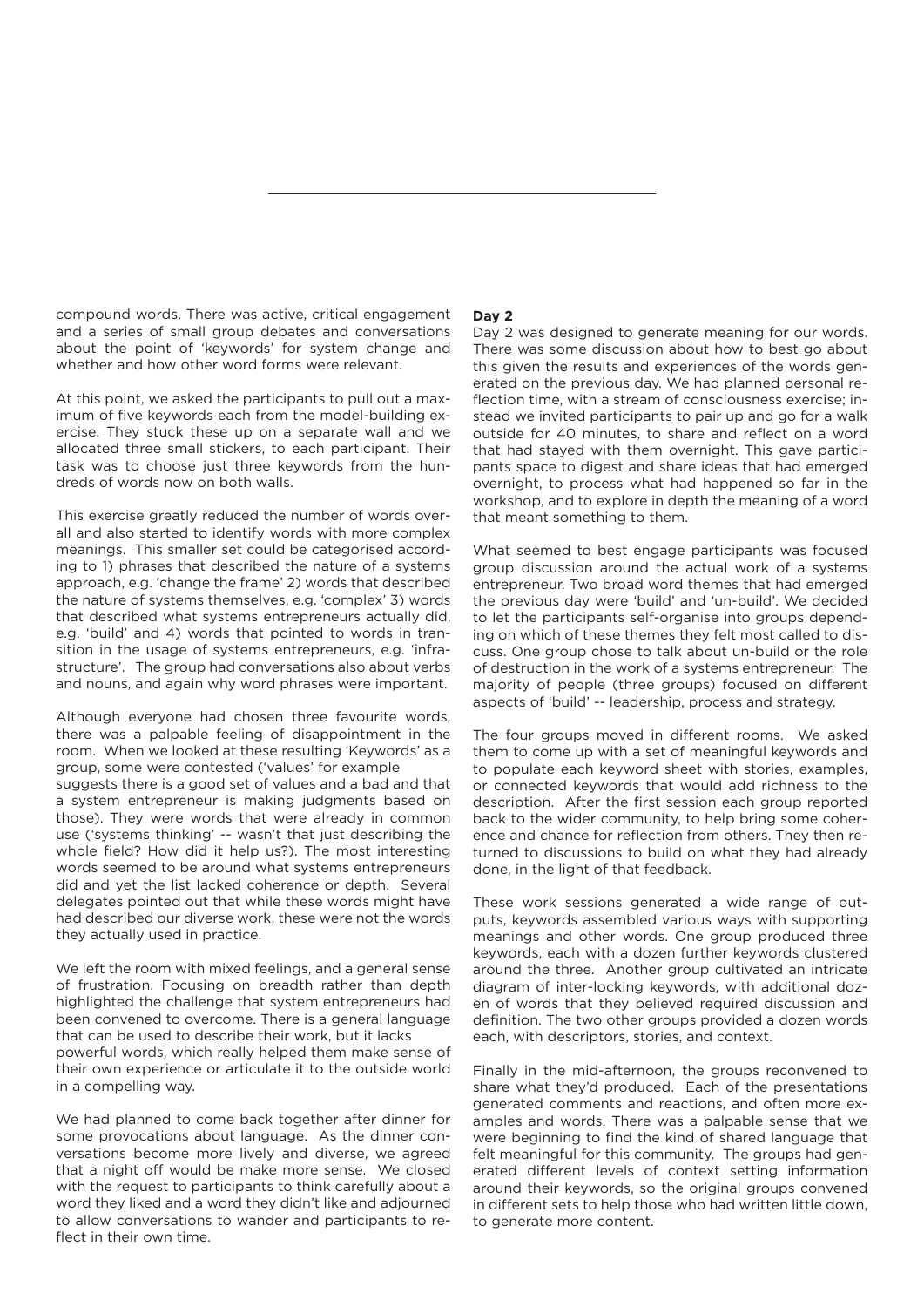We closed the two days by joining in a circle and reflecting one by one on the word we were taking with us, where we planned to use it and what we'd learnt from the experience.

Subsequent meanings were generated post-workshop by emailing participants for additional stories and by listening to recordings of discussions created by some of the groups. Several people responded, some with blog posts and personal reflection essays that they had produced to reflect on what they had learnt. These words make up the Keywords reported in this publication.

### **KEY INSIGHTS ON METHODOLOGY**

#### **What worked?**

// The residential nature of the event allowed participants to disconnect from work, reflect and build community

// The format overall and mix of activities kept people engaged and present through the full 2+ days // A flexible approach to workshop design. When it wasn't working we were open to adapting it to what the participants responded to best

// Discovering keywords based on experience. Sharing stories and pulling from those experiences, rather than selecting words that happened to be 'top of mind'

// Working with metaphors to express what was difficult to articulate.

#### **What didn't?**

// A lack of clarity around what we meant by keywords. Did we mean words that could be used on a website, or shared language that articulated the work of systems entrepreneurs? How closely did we want to stay with Williams' original sense? // A focus on breadth of words. This was a group who wanted to unearth the words that had most meaning for them. They already had the general language.

#### **What would we do differently?**

//A clearer focus on 'keywords' and more framing around the purpose of the workshop // More storytelling

// A focus on articulating what we did as systems entrepreneurs and then building language from that // Involving additional rapporteurs and scribes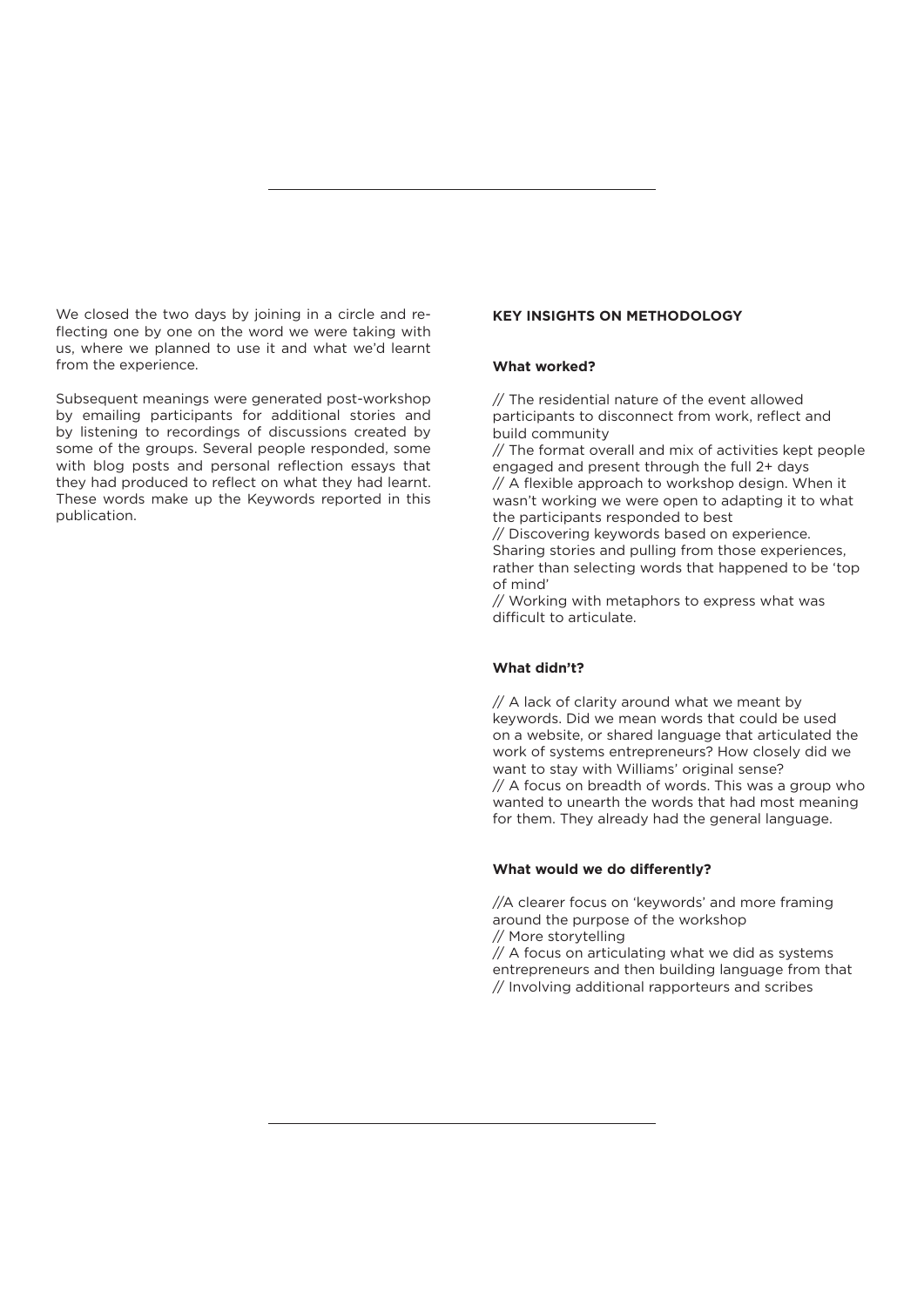"My publishers have been good enough to include some blank pages, not only for the convenience of making notes, but as a sign that the inquiry remains open, and that the author will welcome all amendments, corrections and additions. In the use of our common language, in so important an area, this is only spirit in which this work can be properly done."

### **RAYMOND WILLIAMS, KEYWORDS, 1975**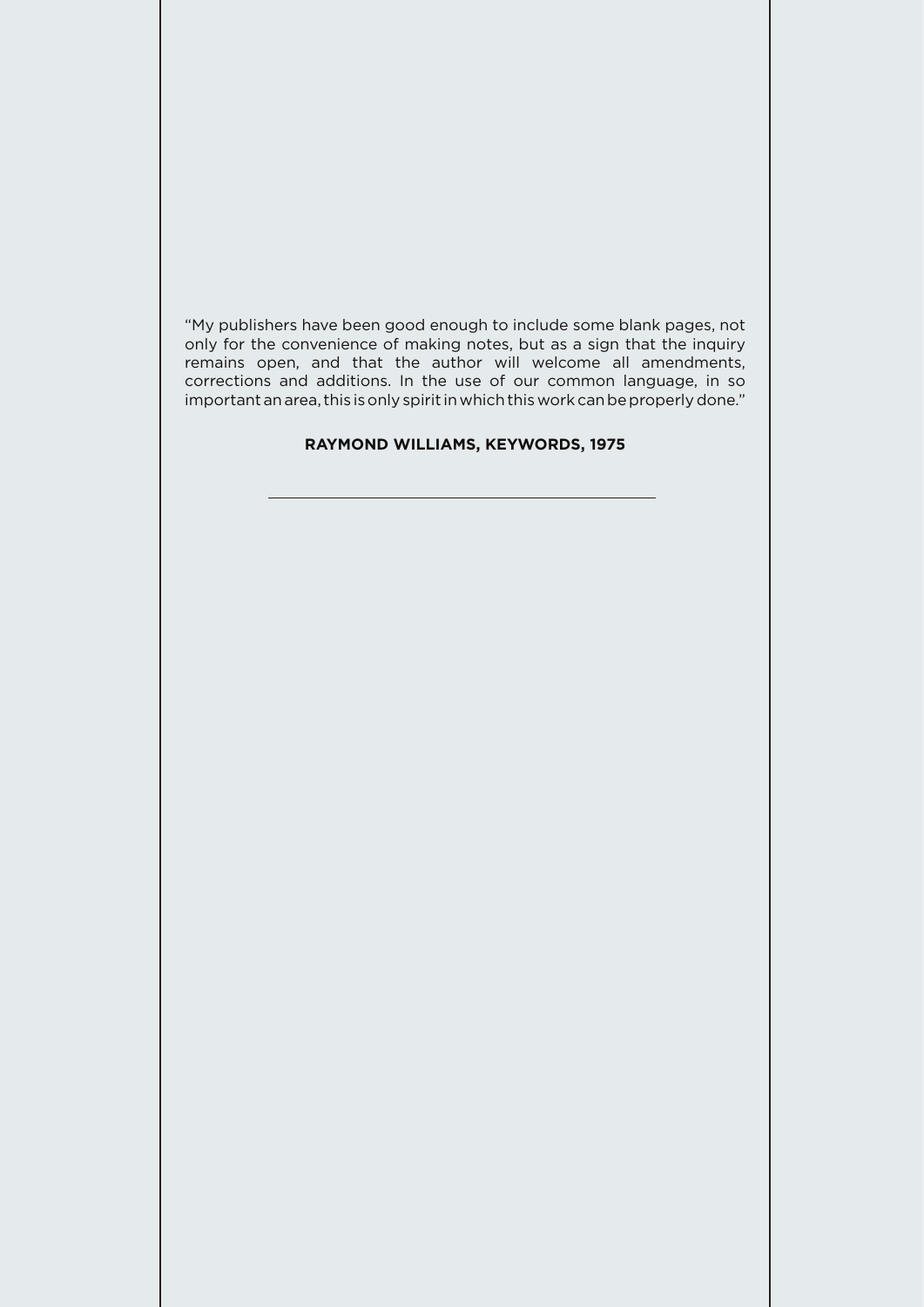